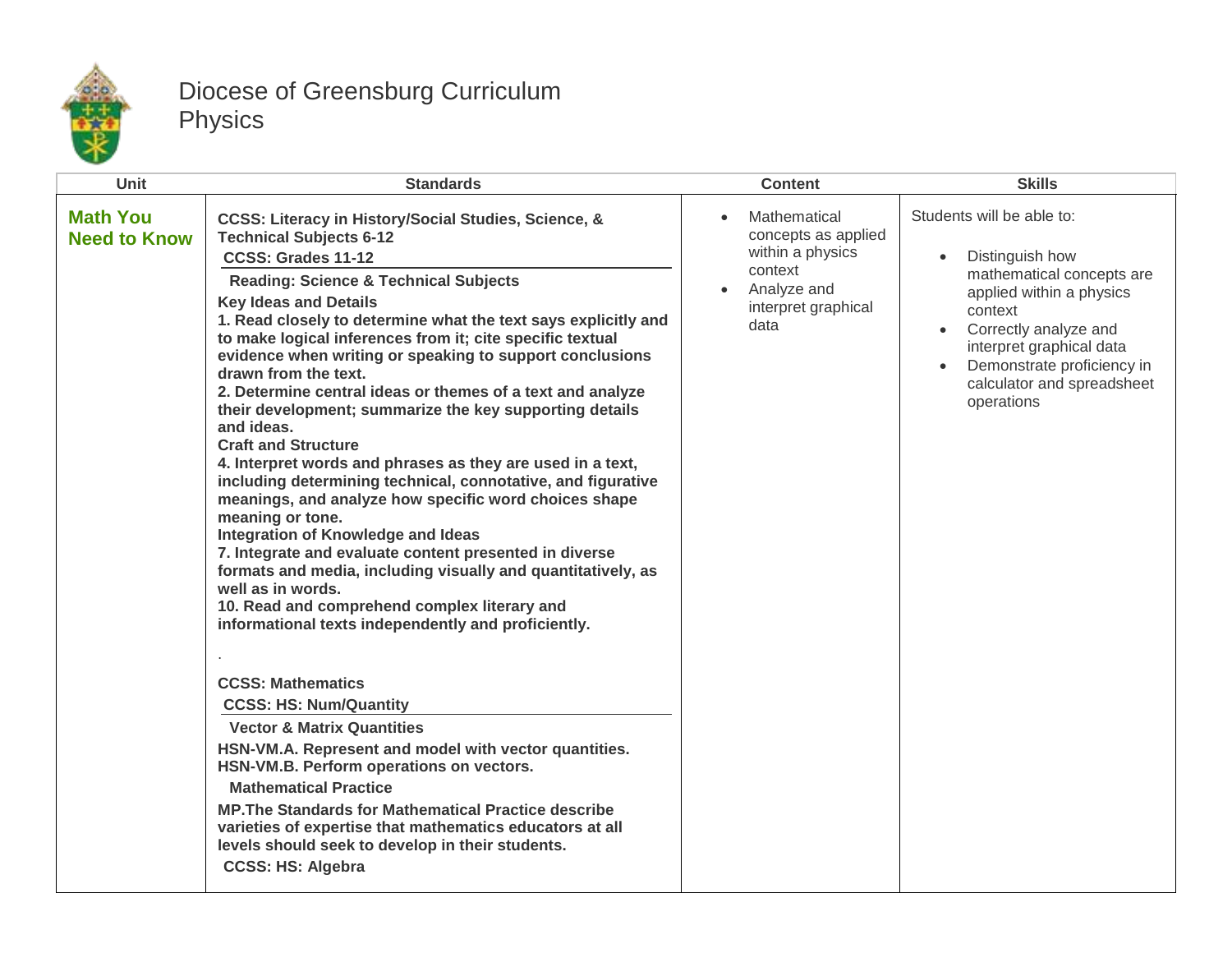| <b>Unit</b>                       | <b>Standards</b>                                                                                                                                                                                                                                                                                                                                                                                                                                                                                                                                                                                                                                                                                                                                                                                                                                                                                                                                                                                                                                                                                                                                                                                                                                               | <b>Content</b>                                                                                                                                      | <b>Skills</b>                                                                                                                                                                         |
|-----------------------------------|----------------------------------------------------------------------------------------------------------------------------------------------------------------------------------------------------------------------------------------------------------------------------------------------------------------------------------------------------------------------------------------------------------------------------------------------------------------------------------------------------------------------------------------------------------------------------------------------------------------------------------------------------------------------------------------------------------------------------------------------------------------------------------------------------------------------------------------------------------------------------------------------------------------------------------------------------------------------------------------------------------------------------------------------------------------------------------------------------------------------------------------------------------------------------------------------------------------------------------------------------------------|-----------------------------------------------------------------------------------------------------------------------------------------------------|---------------------------------------------------------------------------------------------------------------------------------------------------------------------------------------|
|                                   | <b>Seeing Structure in Expressions</b><br>HSA-SSE.A. Interpret the structure of expressions.<br>HSA-SSE.B. Write expressions in equivalent forms to solve<br>problems.<br><b>Creating Equations</b><br>HSA-CED.A. Create equations that describe numbers or<br>relationships.<br><b>Reasoning with Equations &amp; Inequalities</b><br>HSA-REI.B. Solve equations and inequalities in one variable.<br>HSA-REI.C. Solve systems of equations.<br><b>Mathematical Practice</b><br><b>MP. The Standards for Mathematical Practice describe</b><br>varieties of expertise that mathematics educators at all<br>levels should seek to develop in their students.<br><b>CCSS: HS: Functions</b><br><b>Interpreting Functions</b><br>HSF-IF.C. Analyze functions using different representations.<br><b>Building Functions</b><br>HSF-BF.A. Build a function that models a relationship<br>between two quantities.<br><b>Trigonometric Functions</b><br>HSF-TF.A. Extend the domain of trigonometric functions<br>using the unit circle.<br>HSF-TF.B. Model periodic phenomena with trigonometric<br>functions.<br>© Copyright 2010. National Governors Association Center for<br>Best Practices and Council of Chief State School Officers. All<br>rights reserved. |                                                                                                                                                     |                                                                                                                                                                                       |
| <b>Introduction</b><br>to Physics | <b>NGSS: Science Performance Expectations (2013)</b><br><b>NGSS: HS Engineering Design</b><br><b>HS.Engineering Design</b><br><b>Performance Expectations</b><br><b>NGSS: Science and Engineering Practices</b><br><b>NGSS: 9-12</b>                                                                                                                                                                                                                                                                                                                                                                                                                                                                                                                                                                                                                                                                                                                                                                                                                                                                                                                                                                                                                           | Scientific method<br>$\bullet$<br>Standard notation,<br>scientific and prefix<br>notation<br>Measurements<br>$\bullet$<br>Accuracy and<br>precision | Students will be able to:<br>Distinguish that science is<br>but one way to acquire<br>knowledge.<br>Recognize that science<br>uses a methodology known<br>as the scientific method to |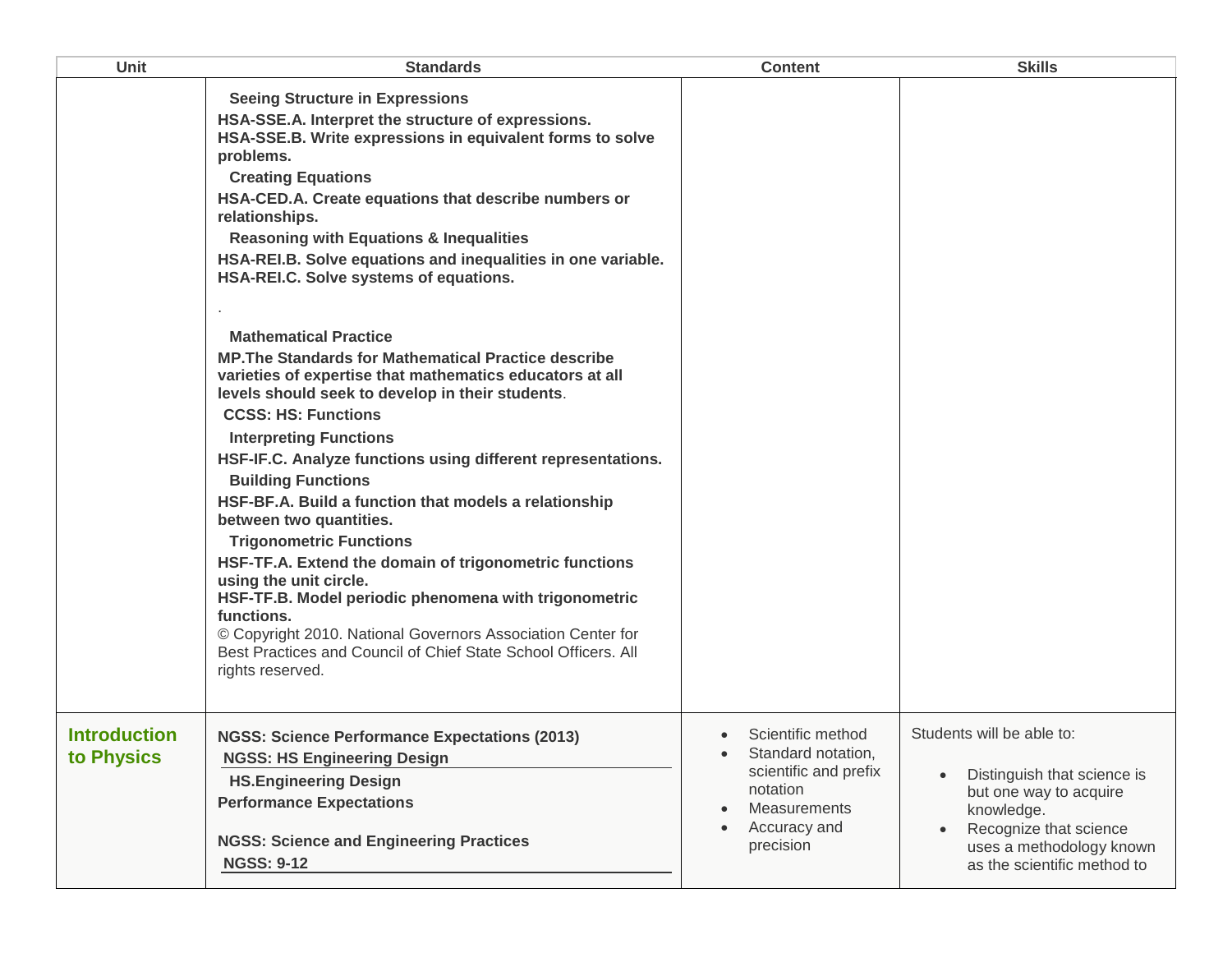| Unit | <b>Standards</b>                                                                                                                                                                                                                                                                                                                                                                                                                                                                                                                                                                                                                                                                                                                                                                                                                                                                                                                  | <b>Content</b>          | <b>Skills</b>                                                                                                                                                                                                                                                                                                                                       |
|------|-----------------------------------------------------------------------------------------------------------------------------------------------------------------------------------------------------------------------------------------------------------------------------------------------------------------------------------------------------------------------------------------------------------------------------------------------------------------------------------------------------------------------------------------------------------------------------------------------------------------------------------------------------------------------------------------------------------------------------------------------------------------------------------------------------------------------------------------------------------------------------------------------------------------------------------|-------------------------|-----------------------------------------------------------------------------------------------------------------------------------------------------------------------------------------------------------------------------------------------------------------------------------------------------------------------------------------------------|
|      | Practice 5. Using mathematics and computational thinking<br>Mathematical and computational thinking in 9-12 builds on<br>K-8 experiences and progresses to using algebraic thinking<br>and analysis, a range of linear and nonlinear functions<br>including trigonometric functions, exponentials and<br>logarithms, and computational tools for statistical analysis<br>to analyze, represent, and model data. Simple computational<br>simulations are created and used based on mathematical<br>models of basic assumptions.<br>Practice 6. Constructing explanations (for science) and<br>designing solutions (for engineering)<br>Constructing explanations and designing solutions in 9-12<br>builds on K-8 experiences and progresses to explanations<br>and designs that are supported by multiple and independent<br>student-generated sources of evidence consistent with<br>scientific ideas, principles, and theories. | Dimensional<br>analysis | relate observation to theory<br>and understanding.<br>Convert numbers between<br>standard notation, scientific<br>and prefix notation.<br>Analyze measurements for<br>error.<br>Distinguish between<br>$\bullet$<br>accuracy and precision.<br>Use dimensional analysis.<br>$\bullet$<br>Recognize and describe the<br>impact of science on society |
|      | <b>NGSS: Crosscutting Concepts</b><br><b>NGSS: 9-12</b><br><b>Crosscutting Statements</b><br>1. Patterns - Observed patterns in nature guide organization<br>and classification and prompt questions about relationships<br>and causes underlying them.<br>2. Cause and Effect: Mechanism and Prediction - Events<br>have causes, sometimes simple, sometimes multifaceted.<br>Deciphering causal relationships, and the mechanisms by<br>which they are mediated, is a major activity of science and<br>engineering.<br>7. Stability and Change - For both designed and natural<br>systems, conditions that affect stability and factors that<br>control rates of change are critical elements to consider and<br>understand.<br>© Copyright 2013 Achieve, Inc. All rights reserved.<br>Access the interactive version of the NGSS here                                                                                          |                         |                                                                                                                                                                                                                                                                                                                                                     |
|      |                                                                                                                                                                                                                                                                                                                                                                                                                                                                                                                                                                                                                                                                                                                                                                                                                                                                                                                                   |                         |                                                                                                                                                                                                                                                                                                                                                     |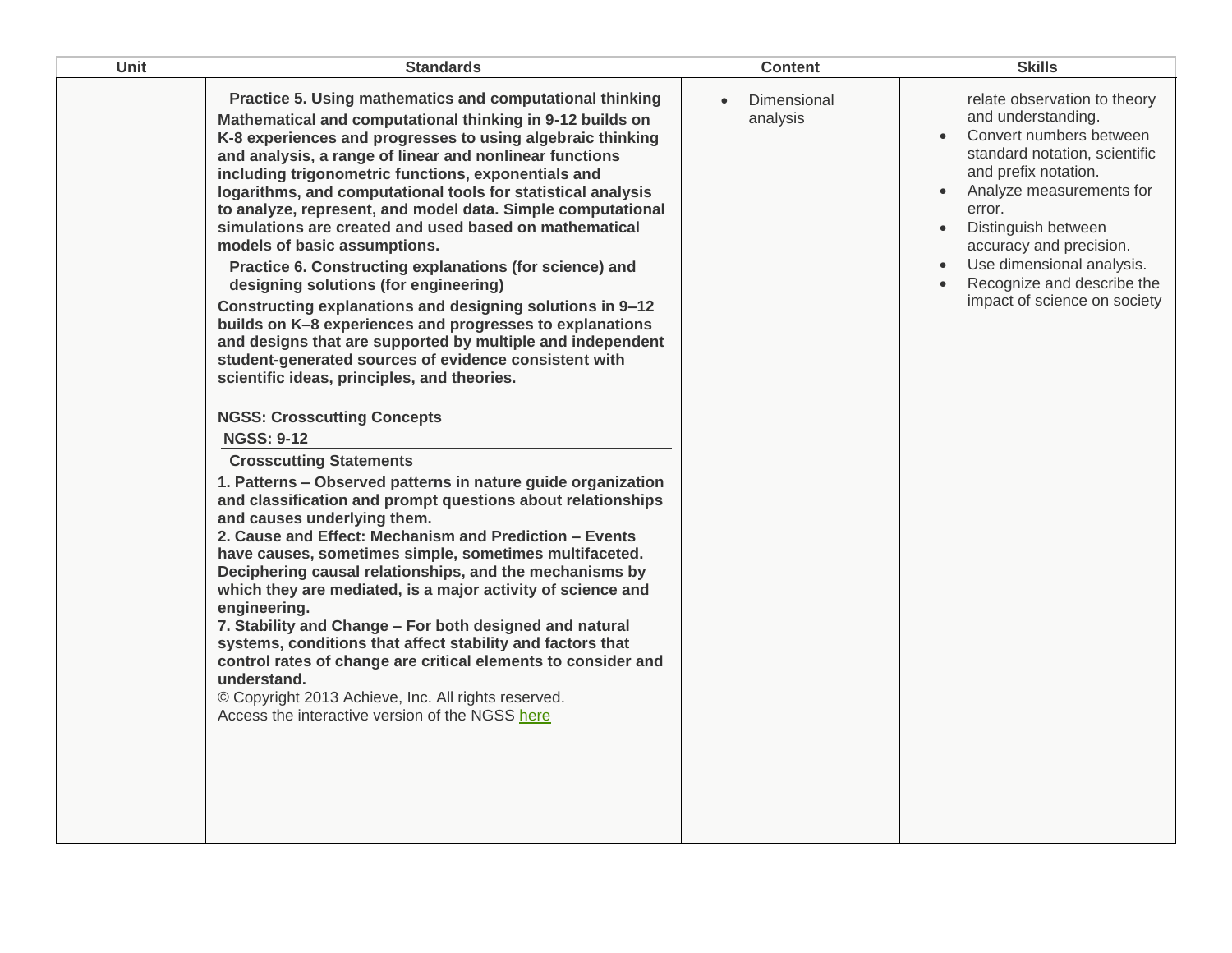| <b>Unit</b>                      | <b>Standards</b>                                                                                                                                                                                                                                                                                                                                                                                                                                                                                                                                                                                                                                                                                                                                                                                                                                                                                                                                                                                                                                                                                                                                                                                                                                                                                                                                                                                                                                                                                                                                                                                                                                                                                                                                                                                                                                                                                                                                                                                                                                                                     | <b>Content</b>                                                                                                                                                | <b>Skills</b>                                                                                                                                                                                                                                                                                                                                                                                                                                                                                                                                                                                                     |
|----------------------------------|--------------------------------------------------------------------------------------------------------------------------------------------------------------------------------------------------------------------------------------------------------------------------------------------------------------------------------------------------------------------------------------------------------------------------------------------------------------------------------------------------------------------------------------------------------------------------------------------------------------------------------------------------------------------------------------------------------------------------------------------------------------------------------------------------------------------------------------------------------------------------------------------------------------------------------------------------------------------------------------------------------------------------------------------------------------------------------------------------------------------------------------------------------------------------------------------------------------------------------------------------------------------------------------------------------------------------------------------------------------------------------------------------------------------------------------------------------------------------------------------------------------------------------------------------------------------------------------------------------------------------------------------------------------------------------------------------------------------------------------------------------------------------------------------------------------------------------------------------------------------------------------------------------------------------------------------------------------------------------------------------------------------------------------------------------------------------------------|---------------------------------------------------------------------------------------------------------------------------------------------------------------|-------------------------------------------------------------------------------------------------------------------------------------------------------------------------------------------------------------------------------------------------------------------------------------------------------------------------------------------------------------------------------------------------------------------------------------------------------------------------------------------------------------------------------------------------------------------------------------------------------------------|
| <b>Introduction</b><br>to Motion | <b>CCSS: Literacy in History/Social Studies, Science, &amp;</b><br><b>Technical Subjects 6-12</b><br>CCSS: Grades 11-12<br><b>Reading: Science &amp; Technical Subjects</b><br><b>Key Ideas and Details</b><br>1. Read closely to determine what the text says explicitly and<br>to make logical inferences from it; cite specific textual<br>evidence when writing or speaking to support conclusions<br>drawn from the text.<br>2. Determine central ideas or themes of a text and analyze<br>their development; summarize the key supporting details<br>and ideas.<br><b>Craft and Structure</b><br>4. Interpret words and phrases as they are used in a text,<br>including determining technical, connotative, and figurative<br>meanings, and analyze how specific word choices shape<br>meaning or tone.<br>Integration of Knowledge and Ideas<br>7. Integrate and evaluate content presented in diverse<br>formats and media, including visually and quantitatively, as<br>well as in words.<br>8. Delineate and evaluate the argument and specific claims<br>in a text, including the validity of the reasoning as well as<br>the relevance and sufficiency of the evidence.<br>9. Analyze how two or more texts address similar themes or<br>topics in order to build knowledge or to compare the<br>approaches the authors take.<br>Writing<br><b>Text Types and Purposes</b><br>1. Write arguments to support claims in an analysis of<br>substantive topics or texts using valid reasoning and<br>relevant and sufficient evidence.<br>2. Write informative/explanatory texts to examine and<br>convey complex ideas and information clearly and<br>accurately through the effective selection, organization, and<br>analysis of content.<br><b>Production and Distribution of Writing</b><br>4. Produce clear and coherent writing in which the<br>development, organization, and style are appropriate to task,<br>purpose, and audience.<br>6. Use technology, including the Internet, to produce and<br>publish writing and to interact and collaborate with others. | Motion of objects<br>$\bullet$<br>Trajectory<br>$\bullet$<br>Average velocity<br>$\bullet$<br>Speed and velocity<br>$\bullet$<br>Distance and<br>displacement | Students will be able to:<br>Predict the motion of an<br>object based on its<br>trajectory<br>Create position - time<br>graphs/plots and motion<br>diagrams from equations of<br>motion<br>Create equations of motion<br>from position - time<br>graphs/plots and motion<br>diagrams<br>Analyze the effect of initial<br>position on average velocity<br>Distinguish between speed<br>$\bullet$<br>and velocity and distance<br>and displacement<br>Design experiments that<br>allow the speed and velocity<br>of object to be measured<br>Solve one dimensional<br>motion problems with<br>constant acceleration |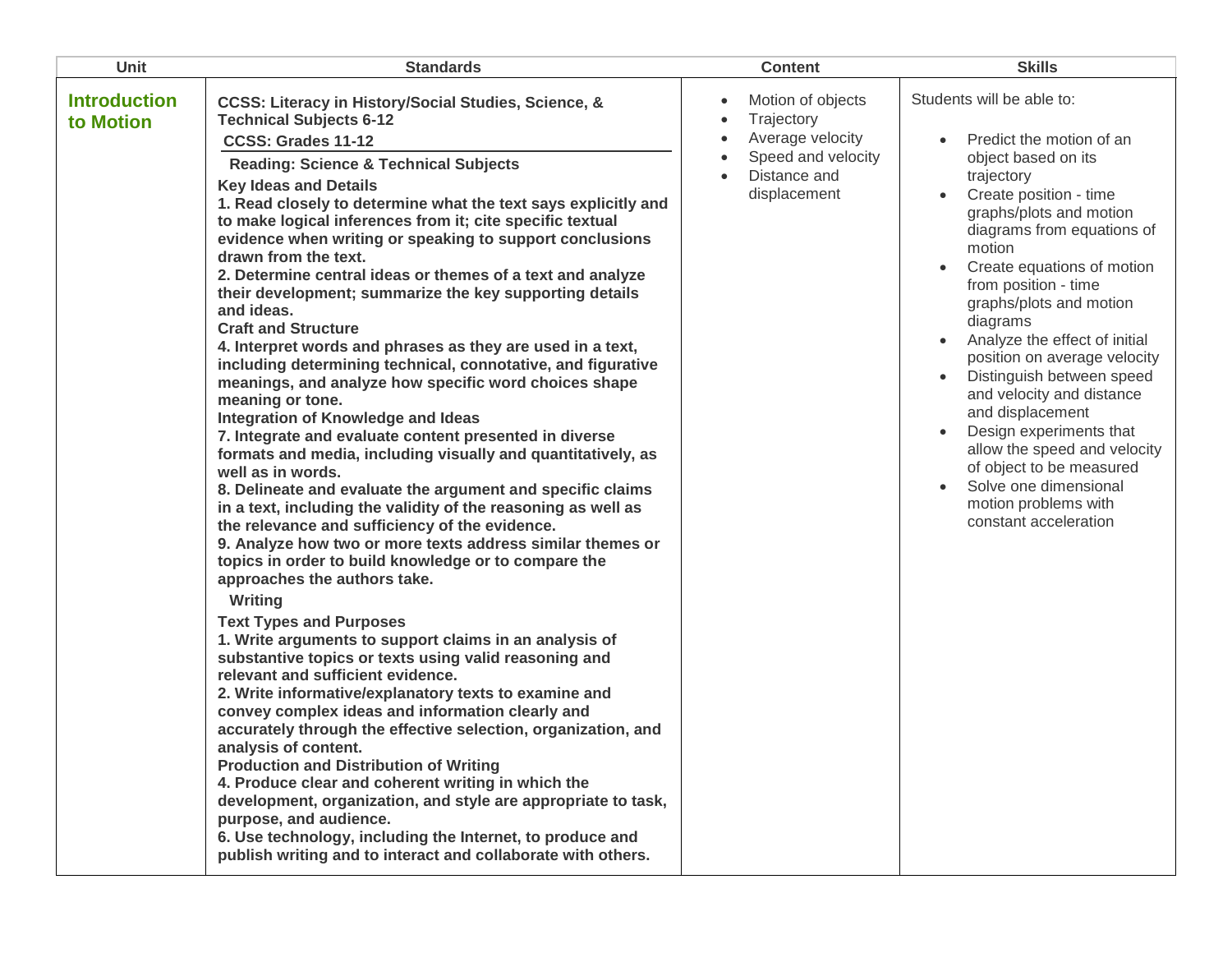| Unit | <b>Standards</b>                                                                                                                                                            | <b>Content</b> | <b>Skills</b> |
|------|-----------------------------------------------------------------------------------------------------------------------------------------------------------------------------|----------------|---------------|
|      | <b>CCSS: Mathematics</b>                                                                                                                                                    |                |               |
|      | <b>CCSS: HS: Num/Quantity</b>                                                                                                                                               |                |               |
|      | <b>Quantities</b>                                                                                                                                                           |                |               |
|      | HSN-Q.A. Reason quantitatively and use units to solve<br>problems.                                                                                                          |                |               |
|      | <b>Mathematical Practice</b>                                                                                                                                                |                |               |
|      | <b>MP. The Standards for Mathematical Practice describe</b><br>varieties of expertise that mathematics educators at all<br>levels should seek to develop in their students. |                |               |
|      | <b>CCSS: HS: Algebra</b>                                                                                                                                                    |                |               |
|      | <b>Seeing Structure in Expressions</b>                                                                                                                                      |                |               |
|      | HSA-SSE.A. Interpret the structure of expressions.<br>HSA-SSE.B. Write expressions in equivalent forms to solve<br>problems.                                                |                |               |
|      | <b>Creating Equations</b>                                                                                                                                                   |                |               |
|      | HSA-CED.A. Create equations that describe numbers or<br>relationships.                                                                                                      |                |               |
|      | <b>Reasoning with Equations &amp; Inequalities</b>                                                                                                                          |                |               |
|      | HSA-REI.B. Solve equations and inequalities in one variable.<br>HSA-REI.D. Represent and solve equations and inequalities<br>graphically.                                   |                |               |
|      | <b>Mathematical Practice</b>                                                                                                                                                |                |               |
|      | <b>MP. The Standards for Mathematical Practice describe</b><br>varieties of expertise that mathematics educators at all<br>levels should seek to develop in their students. |                |               |
|      |                                                                                                                                                                             |                |               |
|      | <b>CCSS: HS: Functions</b>                                                                                                                                                  |                |               |
|      | <b>Interpreting Functions</b>                                                                                                                                               |                |               |
|      | HSF-IF.C. Analyze functions using different representations.<br><b>Building Functions</b>                                                                                   |                |               |
|      | HSF-BF.A. Build a function that models a relationship                                                                                                                       |                |               |
|      | between two quantities.                                                                                                                                                     |                |               |
|      |                                                                                                                                                                             |                |               |
|      | <b>NCTM: Mathematics</b>                                                                                                                                                    |                |               |
|      |                                                                                                                                                                             |                |               |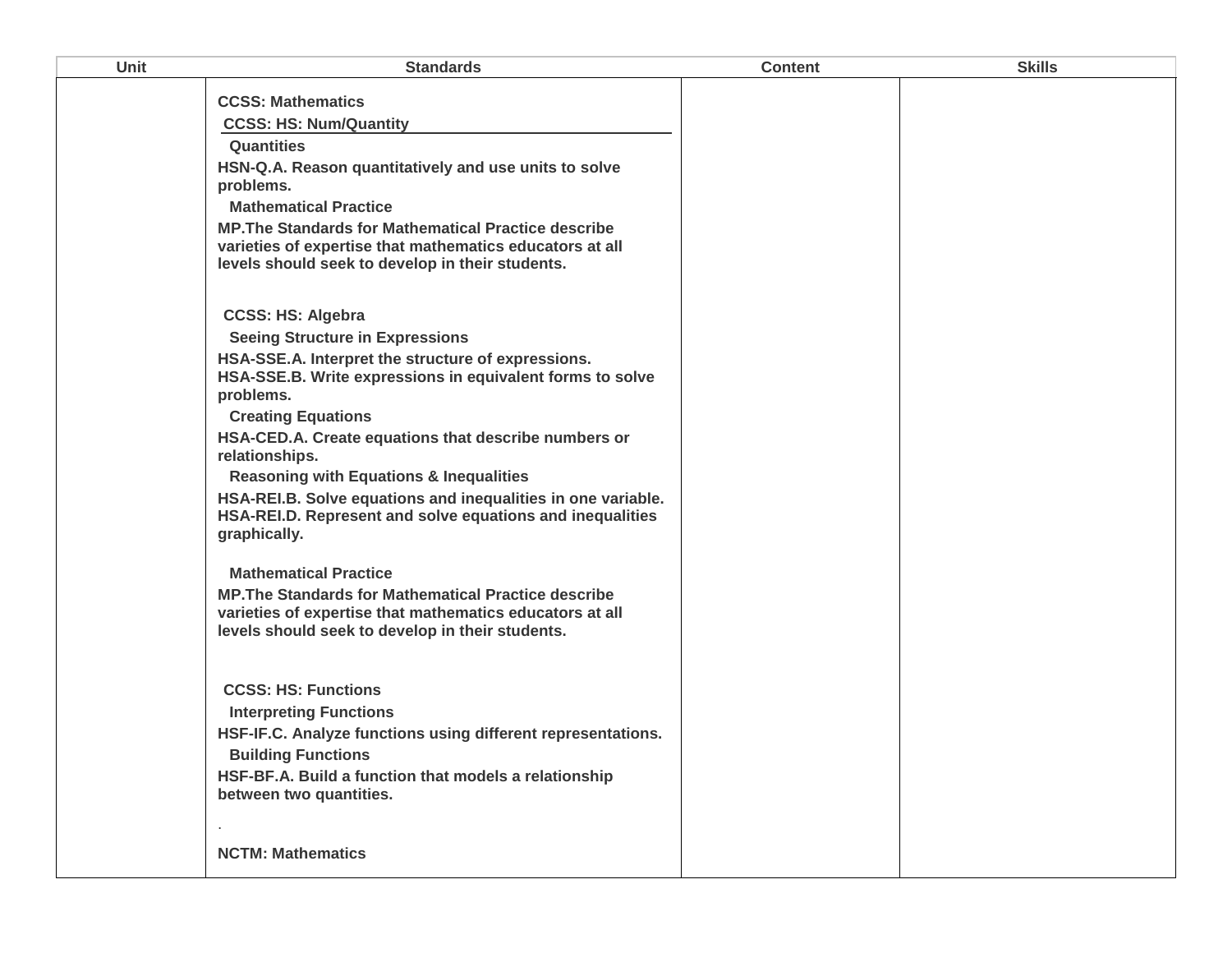| <b>Unit</b> | <b>Standards</b>                                                                                                     | <b>Content</b> | <b>Skills</b> |
|-------------|----------------------------------------------------------------------------------------------------------------------|----------------|---------------|
|             | NCTM: Grades 9 - 12                                                                                                  |                |               |
|             | <b>Number &amp; Operations</b>                                                                                       |                |               |
|             | Understand meanings of operations and how they relate to                                                             |                |               |
|             | one another<br>Compute fluently and make reasonable estimates                                                        |                |               |
|             | Algebra                                                                                                              |                |               |
|             | Understand patterns, relations, and functions                                                                        |                |               |
|             |                                                                                                                      |                |               |
|             | Represent and analyze mathematical situations and<br>structures using algebraic symbols                              |                |               |
|             |                                                                                                                      |                |               |
|             | Use mathematical models to represent and understand<br>quantitative relationships                                    |                |               |
|             |                                                                                                                      |                |               |
|             | <b>Geometry</b>                                                                                                      |                |               |
|             | Specify locations and describe spatial relationships using                                                           |                |               |
|             | coordinate geometry and other representational systems<br><b>Measurement</b>                                         |                |               |
|             | Understand measurable attributes of objects and the units,                                                           |                |               |
|             | systems, and processes of measurement                                                                                |                |               |
|             | Apply appropriate techniques, tools, and formulas to                                                                 |                |               |
|             | determine measurements                                                                                               |                |               |
|             |                                                                                                                      |                |               |
|             | <b>NGSS: Science and Engineering Practices</b><br><b>NGSS: 9-12</b>                                                  |                |               |
|             | Practice 1. Asking questions (for science) and defining                                                              |                |               |
|             | problems (for engineering)                                                                                           |                |               |
|             | Asking questions and defining problems in 9-12 builds on                                                             |                |               |
|             | K-8 experiences and progresses to formulating, refining,<br>and evaluating empirically testable questions and design |                |               |
|             | problems using models and simulations.                                                                               |                |               |
|             |                                                                                                                      |                |               |
|             | <b>Practice 2. Developing and using models</b><br>Modeling in 9-12 builds on K-8 experiences and progresses          |                |               |
|             | to using, synthesizing, and developing models to predict                                                             |                |               |
|             | and show relationships among variables between systems                                                               |                |               |
|             | and their components in the natural and designed worlds.<br>Practice 3. Planning and carrying out investigations     |                |               |
|             | Planning and carrying out investigations in 9-12 builds on K-                                                        |                |               |
|             | 8 experiences and progresses to include investigations that                                                          |                |               |
|             |                                                                                                                      |                |               |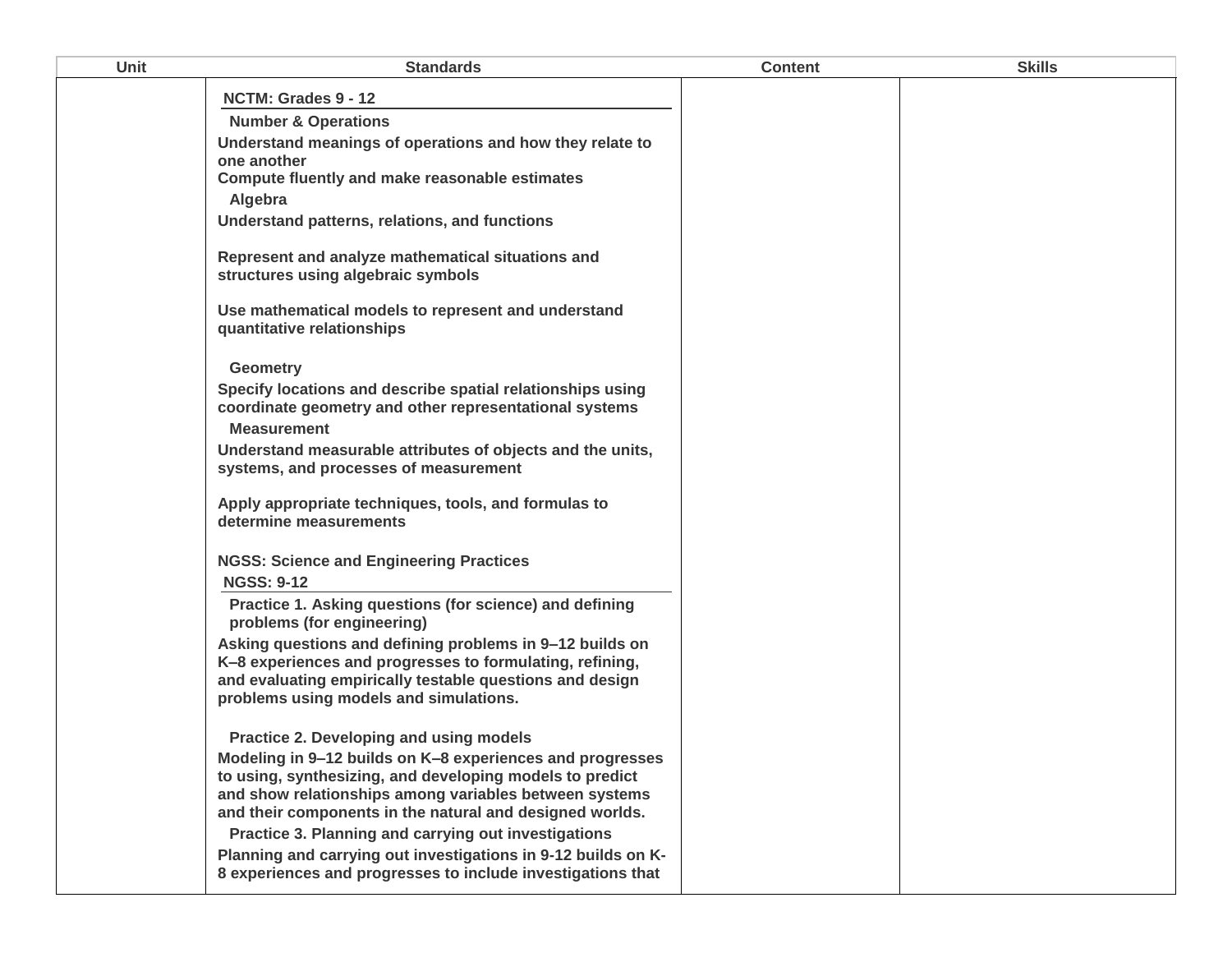| Unit | <b>Standards</b>                                                                                                                                                                                                                                                                                                                                                                                                                                                                                                                                                                                                                                                                                                               | <b>Content</b> | <b>Skills</b> |
|------|--------------------------------------------------------------------------------------------------------------------------------------------------------------------------------------------------------------------------------------------------------------------------------------------------------------------------------------------------------------------------------------------------------------------------------------------------------------------------------------------------------------------------------------------------------------------------------------------------------------------------------------------------------------------------------------------------------------------------------|----------------|---------------|
|      | provide evidence for and test conceptual, mathematical,<br>physical, and empirical models.                                                                                                                                                                                                                                                                                                                                                                                                                                                                                                                                                                                                                                     |                |               |
|      | Practice 4. Analyzing and interpreting data<br>Analyzing data in 9-12 builds on K-8 experiences and<br>progresses to introducing more detailed statistical analysis,<br>the comparison of data sets for consistency, and the use of<br>models to generate and analyze data.                                                                                                                                                                                                                                                                                                                                                                                                                                                    |                |               |
|      | <b>Practice 5. Using mathematics and computational thinking</b><br>Mathematical and computational thinking in 9-12 builds on<br>K-8 experiences and progresses to using algebraic thinking<br>and analysis, a range of linear and nonlinear functions<br>including trigonometric functions, exponentials and<br>logarithms, and computational tools for statistical analysis<br>to analyze, represent, and model data. Simple computational<br>simulations are created and used based on mathematical<br>models of basic assumptions.                                                                                                                                                                                          |                |               |
|      | Practice 8. Obtaining, evaluating, and communicating<br>information<br>Obtaining, evaluating, and communicating information in 9-<br>12 builds on K-8 experiences and progresses to evaluating<br>the validity and reliability of the claims, methods, and<br>designs.                                                                                                                                                                                                                                                                                                                                                                                                                                                         |                |               |
|      | <b>NGSS: Crosscutting Concepts</b><br><b>NGSS: 9-12</b><br><b>Crosscutting Statements</b><br>1. Patterns – Observed patterns in nature guide organization<br>and classification and prompt questions about relationships<br>and causes underlying them.<br>2. Cause and Effect: Mechanism and Prediction - Events<br>have causes, sometimes simple, sometimes multifaceted.<br>Deciphering causal relationships, and the mechanisms by<br>which they are mediated, is a major activity of science and<br>engineering.<br>7. Stability and Change - For both designed and natural<br>systems, conditions that affect stability and factors that<br>control rates of change are critical elements to consider and<br>understand. |                |               |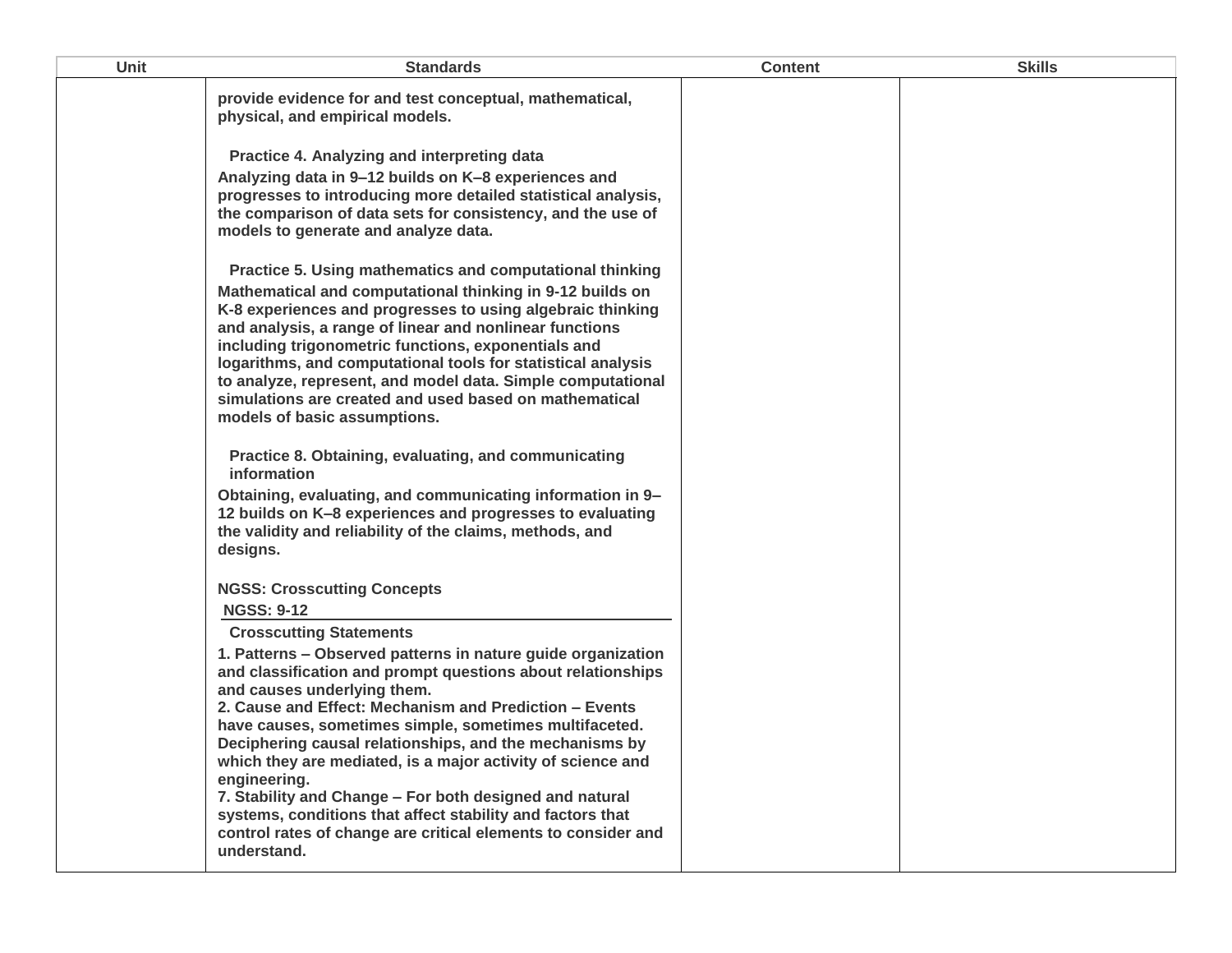| Unit               | <b>Standards</b>                                                                                                                                                                                                                                                                                                                                                                                                                                                                                                                                                                                                                                                                                                                                                                                                                                                                                                                                                                                                                                                                                                                                                                                                                                                                                                                                                                                                                                                                                                                                                                                        | <b>Content</b>                                                                                                              | <b>Skills</b>                                                                                                                                                                                                                                                                                                                                                                                                                                                                                                                           |
|--------------------|---------------------------------------------------------------------------------------------------------------------------------------------------------------------------------------------------------------------------------------------------------------------------------------------------------------------------------------------------------------------------------------------------------------------------------------------------------------------------------------------------------------------------------------------------------------------------------------------------------------------------------------------------------------------------------------------------------------------------------------------------------------------------------------------------------------------------------------------------------------------------------------------------------------------------------------------------------------------------------------------------------------------------------------------------------------------------------------------------------------------------------------------------------------------------------------------------------------------------------------------------------------------------------------------------------------------------------------------------------------------------------------------------------------------------------------------------------------------------------------------------------------------------------------------------------------------------------------------------------|-----------------------------------------------------------------------------------------------------------------------------|-----------------------------------------------------------------------------------------------------------------------------------------------------------------------------------------------------------------------------------------------------------------------------------------------------------------------------------------------------------------------------------------------------------------------------------------------------------------------------------------------------------------------------------------|
| <b>Accelerated</b> | Much of science deals with constructing explanations of how<br>things change and how they remain stable.<br>© Copyright 2010. National Governors Association Center for<br>Best Practices and Council of Chief State School Officers. All<br>rights reserved.<br>CCSS: Literacy in History/Social Studies, Science, &                                                                                                                                                                                                                                                                                                                                                                                                                                                                                                                                                                                                                                                                                                                                                                                                                                                                                                                                                                                                                                                                                                                                                                                                                                                                                   | Motion of an                                                                                                                | Students will be able to:                                                                                                                                                                                                                                                                                                                                                                                                                                                                                                               |
| <b>Motion</b>      | <b>Technical Subjects 6-12</b><br>CCSS: Grades 11-12<br><b>Reading: Science &amp; Technical Subjects</b><br><b>Key Ideas and Details</b><br>1. Read closely to determine what the text says explicitly and<br>to make logical inferences from it; cite specific textual<br>evidence when writing or speaking to support conclusions<br>drawn from the text.<br>2. Determine central ideas or themes of a text and analyze<br>their development; summarize the key supporting details<br>and ideas.<br><b>Craft and Structure</b><br>4. Interpret words and phrases as they are used in a text,<br>including determining technical, connotative, and figurative<br>meanings, and analyze how specific word choices shape<br>meaning or tone.<br><b>Integration of Knowledge and Ideas</b><br>7. Integrate and evaluate content presented in diverse<br>formats and media, including visually and quantitatively, as<br>well as in words.<br>8. Delineate and evaluate the argument and specific claims<br>in a text, including the validity of the reasoning as well as<br>the relevance and sufficiency of the evidence.<br>9. Analyze how two or more texts address similar themes or<br>topics in order to build knowledge or to compare the<br>approaches the authors take.<br><b>Writing</b><br><b>Text Types and Purposes</b><br>1. Write arguments to support claims in an analysis of<br>substantive topics or texts using valid reasoning and<br>relevant and sufficient evidence.<br>2. Write informative/explanatory texts to examine and<br>convey complex ideas and information clearly and | object's velocity<br>Velocity and<br>$\bullet$<br>acceleration<br>Gravitational<br>acceleration<br>Constant<br>acceleration | Predict the motion of an<br>object based on its initial<br>conditions<br>Create velocity - time<br>graphs/plots and motion<br>diagrams from equations of<br>motion<br>Create equations of motion<br>from velocity - time<br>graphs/plots and motion<br>diagrams<br>Analyze the effect of initial<br>$\bullet$<br>velocity and acceleration on<br>displacement<br>Design experiments that<br>allow the gravitational<br>acceleration to be<br>determined<br>Solve one dimensional<br>motion problems subject to<br>constant acceleration |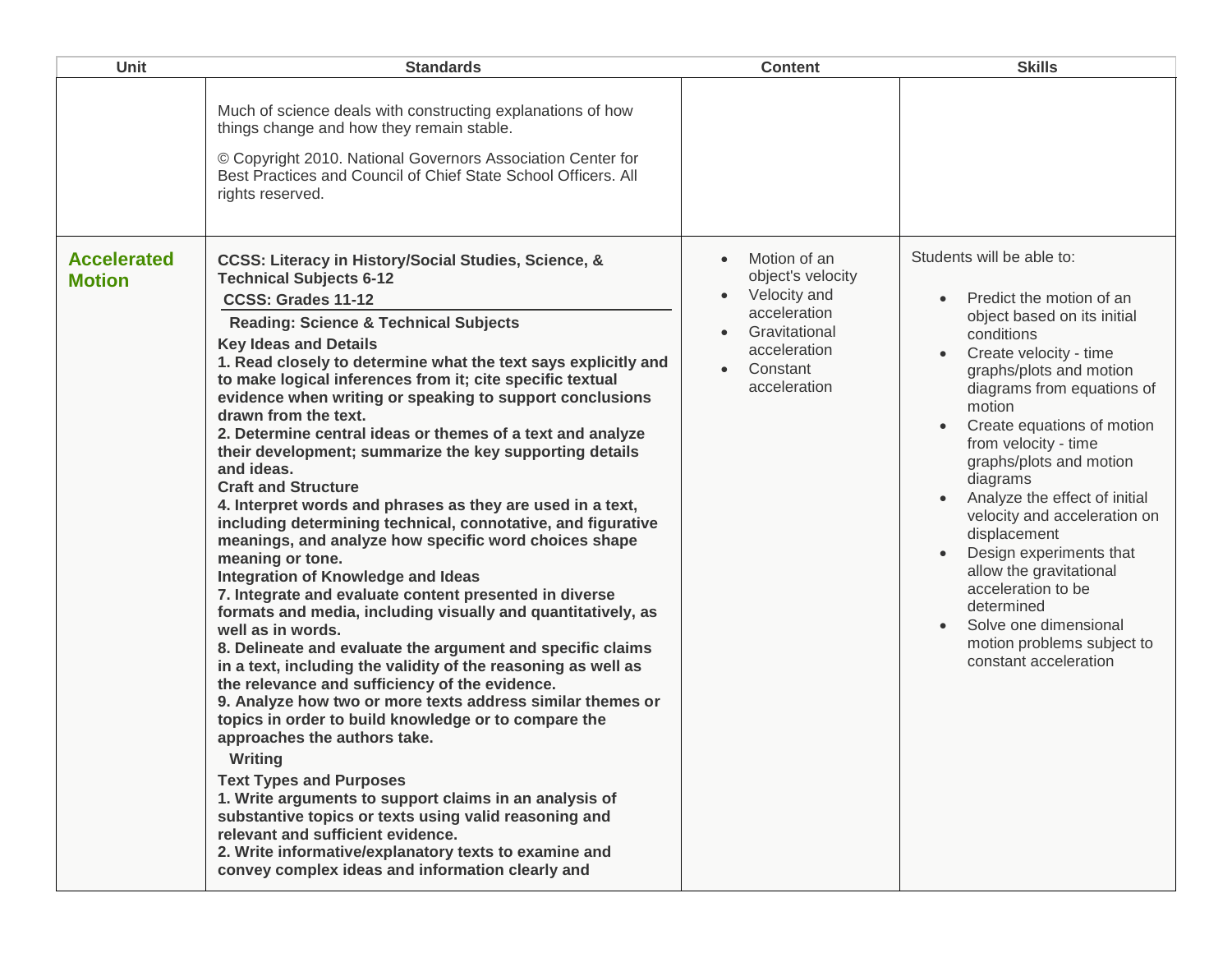| <b>Unit</b> | <b>Standards</b>                                                                                                                                                                                            | <b>Content</b> | <b>Skills</b> |
|-------------|-------------------------------------------------------------------------------------------------------------------------------------------------------------------------------------------------------------|----------------|---------------|
|             | accurately through the effective selection, organization, and<br>analysis of content.                                                                                                                       |                |               |
|             | <b>Production and Distribution of Writing</b><br>4. Produce clear and coherent writing in which the<br>development, organization, and style are appropriate to task,<br>purpose, and audience.              |                |               |
|             | 6. Use technology, including the Internet, to produce and<br>publish writing and to interact and collaborate with others.                                                                                   |                |               |
|             | <b>CCSS: Mathematics</b><br><b>CCSS: HS: Algebra</b>                                                                                                                                                        |                |               |
|             | <b>Seeing Structure in Expressions</b><br>HSA-SSE.A. Interpret the structure of expressions.                                                                                                                |                |               |
|             | HSA-SSE.B. Write expressions in equivalent forms to solve<br>problems.                                                                                                                                      |                |               |
|             | <b>Creating Equations</b><br>HSA-CED.A. Create equations that describe numbers or<br>relationships.                                                                                                         |                |               |
|             | <b>Reasoning with Equations &amp; Inequalities</b><br>HSA-REI.B. Solve equations and inequalities in one variable.                                                                                          |                |               |
|             | HSA-REI.D. Represent and solve equations and inequalities<br>graphically.                                                                                                                                   |                |               |
|             | <b>Mathematical Practice</b><br><b>MP. The Standards for Mathematical Practice describe</b><br>varieties of expertise that mathematics educators at all<br>levels should seek to develop in their students. |                |               |
|             | <b>CCSS: HS: Functions</b><br><b>Interpreting Functions</b><br>HSF-IF.B. Interpret functions that arise in applications in<br>terms of the context.                                                         |                |               |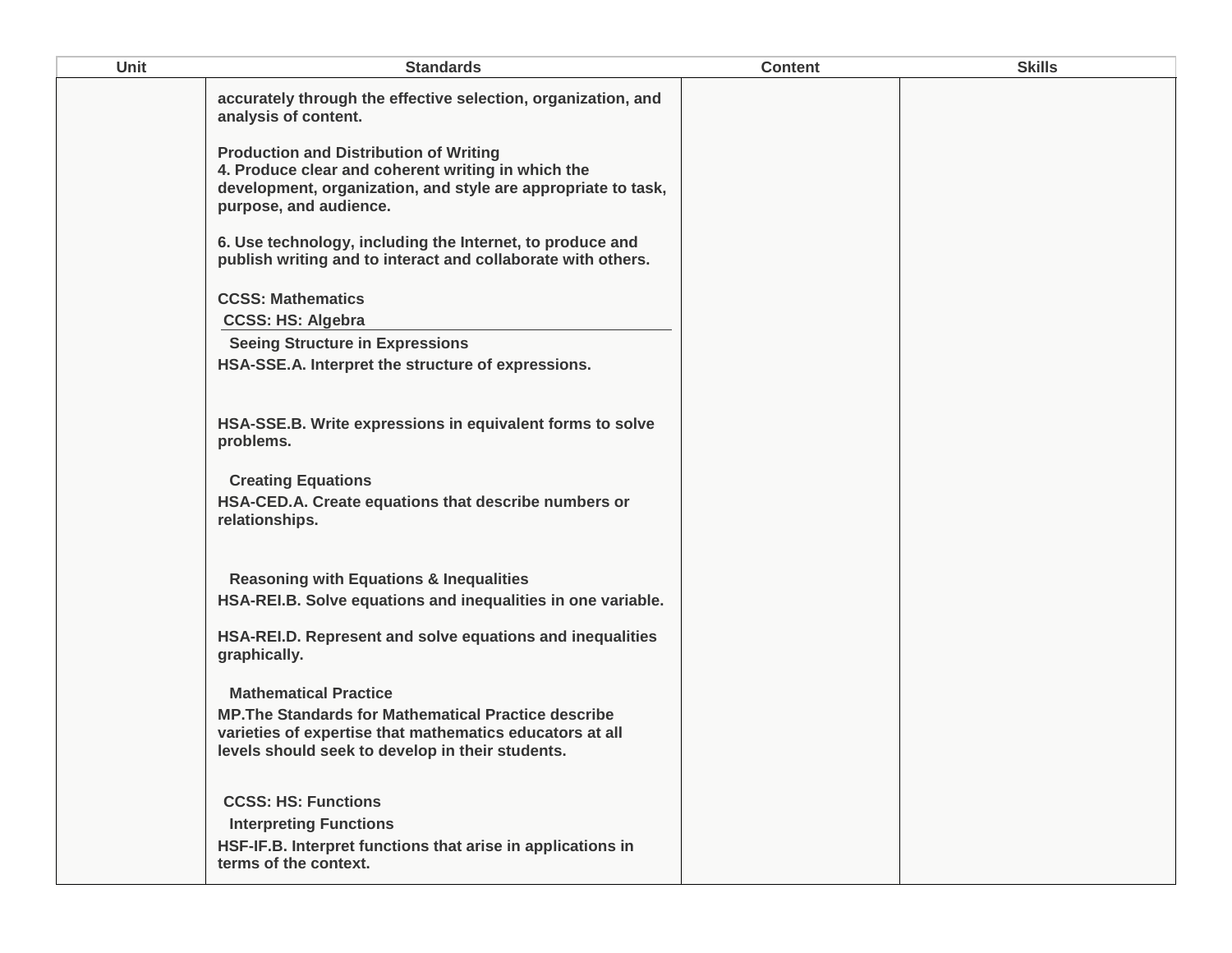| <b>Unit</b> | <b>Standards</b>                                                                                                     | <b>Content</b> | <b>Skills</b> |
|-------------|----------------------------------------------------------------------------------------------------------------------|----------------|---------------|
|             |                                                                                                                      |                |               |
|             |                                                                                                                      |                |               |
|             | HSF-IF.C. Analyze functions using different representations.                                                         |                |               |
|             | <b>Building Functions</b>                                                                                            |                |               |
|             | HSF-BF.A. Build a function that models a relationship                                                                |                |               |
|             | between two quantities.                                                                                              |                |               |
|             |                                                                                                                      |                |               |
|             | <b>NCTM: Mathematics</b>                                                                                             |                |               |
|             | NCTM: Grades 9 - 12                                                                                                  |                |               |
|             | <b>Number &amp; Operations</b>                                                                                       |                |               |
|             | Understand numbers, ways of representing numbers,                                                                    |                |               |
|             | relationships among numbers, and number systems                                                                      |                |               |
|             | Understand meanings of operations and how they relate to                                                             |                |               |
|             | one another                                                                                                          |                |               |
|             | Compute fluently and make reasonable estimates                                                                       |                |               |
|             |                                                                                                                      |                |               |
|             | Algebra                                                                                                              |                |               |
|             | Understand patterns, relations, and functions                                                                        |                |               |
|             | Represent and analyze mathematical situations and                                                                    |                |               |
|             | structures using algebraic symbols                                                                                   |                |               |
|             | Use mathematical models to represent and understand                                                                  |                |               |
|             | quantitative relationships                                                                                           |                |               |
|             | <b>NGSS: Science and Engineering Practices</b>                                                                       |                |               |
|             | <b>NGSS: 9-12</b>                                                                                                    |                |               |
|             | Practice 1. Asking questions (for science) and defining                                                              |                |               |
|             | problems (for engineering)                                                                                           |                |               |
|             | Asking questions and defining problems in 9-12 builds on<br>K-8 experiences and progresses to formulating, refining, |                |               |
|             | and evaluating empirically testable questions and design                                                             |                |               |
|             | problems using models and simulations.                                                                               |                |               |
|             | Practice 2. Developing and using models                                                                              |                |               |
|             | Modeling in 9-12 builds on K-8 experiences and progresses                                                            |                |               |
|             | to using, synthesizing, and developing models to predict                                                             |                |               |
|             |                                                                                                                      |                |               |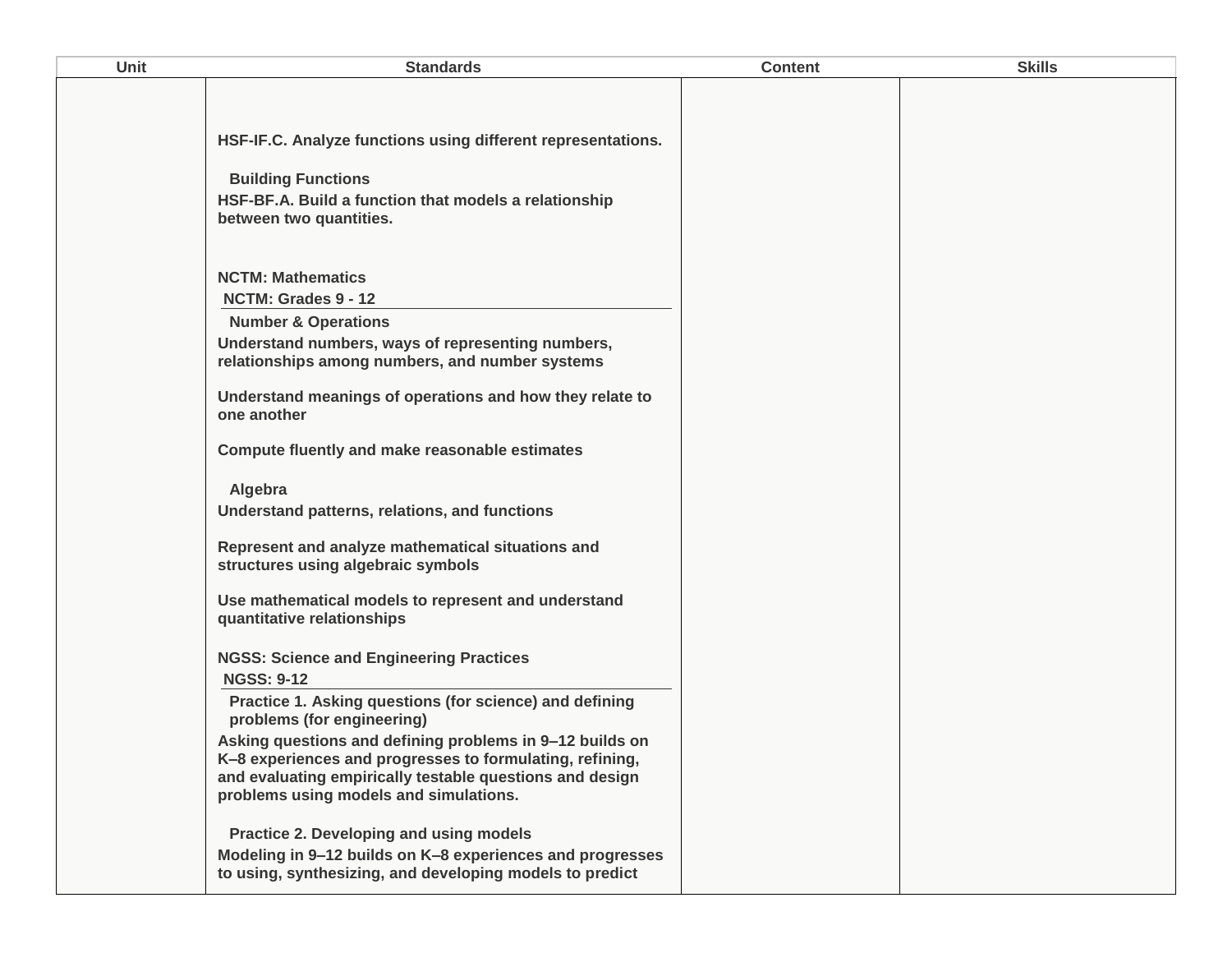| Unit | <b>Standards</b>                                                                                                                                                                                                                                                                                                                                                                                                                                                                                                               | <b>Content</b> | <b>Skills</b> |
|------|--------------------------------------------------------------------------------------------------------------------------------------------------------------------------------------------------------------------------------------------------------------------------------------------------------------------------------------------------------------------------------------------------------------------------------------------------------------------------------------------------------------------------------|----------------|---------------|
|      | and show relationships among variables between systems<br>and their components in the natural and designed worlds.                                                                                                                                                                                                                                                                                                                                                                                                             |                |               |
|      | Practice 3. Planning and carrying out investigations<br>Planning and carrying out investigations in 9-12 builds on K-<br>8 experiences and progresses to include investigations that<br>provide evidence for and test conceptual, mathematical,<br>physical, and empirical models.                                                                                                                                                                                                                                             |                |               |
|      | Practice 4. Analyzing and interpreting data<br>Analyzing data in 9-12 builds on K-8 experiences and<br>progresses to introducing more detailed statistical analysis,<br>the comparison of data sets for consistency, and the use of<br>models to generate and analyze data.                                                                                                                                                                                                                                                    |                |               |
|      | Practice 5. Using mathematics and computational thinking<br>Mathematical and computational thinking in 9-12 builds on<br>K-8 experiences and progresses to using algebraic thinking<br>and analysis, a range of linear and nonlinear functions<br>including trigonometric functions, exponentials and<br>logarithms, and computational tools for statistical analysis<br>to analyze, represent, and model data. Simple computational<br>simulations are created and used based on mathematical<br>models of basic assumptions. |                |               |
|      | Practice 6. Constructing explanations (for science) and<br>designing solutions (for engineering)                                                                                                                                                                                                                                                                                                                                                                                                                               |                |               |
|      | Constructing explanations and designing solutions in 9-12<br>builds on K-8 experiences and progresses to explanations<br>and designs that are supported by multiple and independent<br>student-generated sources of evidence consistent with<br>scientific ideas, principles, and theories.                                                                                                                                                                                                                                    |                |               |
|      | Practice 8. Obtaining, evaluating, and communicating<br>information                                                                                                                                                                                                                                                                                                                                                                                                                                                            |                |               |
|      | Obtaining, evaluating, and communicating information in 9-<br>12 builds on K-8 experiences and progresses to evaluating<br>the validity and reliability of the claims, methods, and<br>designs.                                                                                                                                                                                                                                                                                                                                |                |               |
|      | <b>NGSS: Crosscutting Concepts</b>                                                                                                                                                                                                                                                                                                                                                                                                                                                                                             |                |               |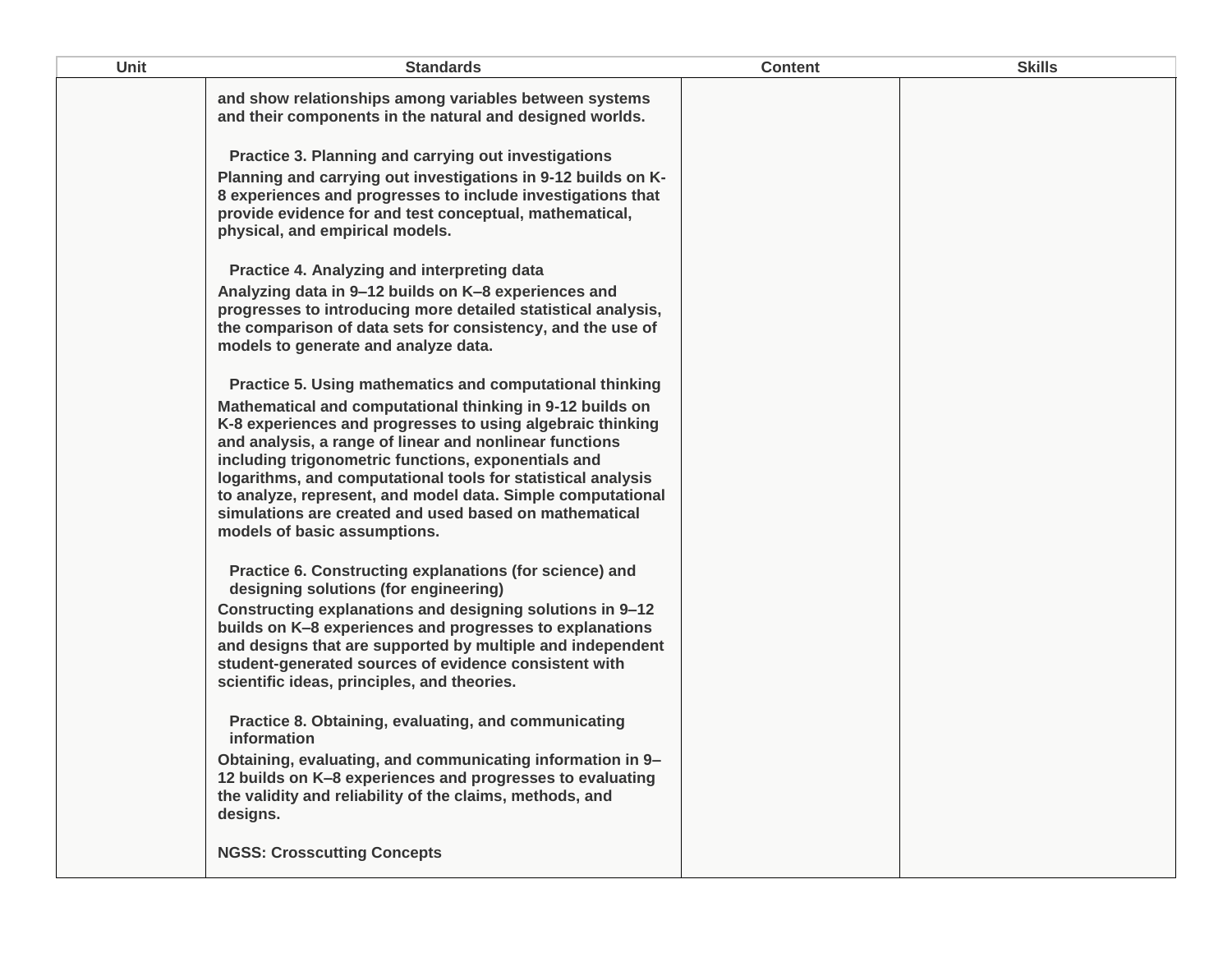| <b>Unit</b> | <b>Standards</b>                                                                                                                                                                                                                                                                                                                                                                                                                                                                                                                                                                                                                                                                         | <b>Content</b> | <b>Skills</b> |
|-------------|------------------------------------------------------------------------------------------------------------------------------------------------------------------------------------------------------------------------------------------------------------------------------------------------------------------------------------------------------------------------------------------------------------------------------------------------------------------------------------------------------------------------------------------------------------------------------------------------------------------------------------------------------------------------------------------|----------------|---------------|
|             | <b>NGSS: 9-12</b><br><b>Crosscutting Statements</b><br>1. Patterns - Observed patterns in nature guide organization<br>and classification and prompt questions about relationships<br>and causes underlying them.<br>2. Cause and Effect: Mechanism and Prediction - Events<br>have causes, sometimes simple, sometimes multifaceted.<br>Deciphering causal relationships, and the mechanisms by<br>which they are mediated, is a major activity of science and<br>engineering.<br>7. Stability and Change - For both designed and natural<br>systems, conditions that affect stability and factors that<br>control rates of change are critical elements to consider and<br>understand. |                |               |
|             | <b>Connections to the Nature of Science: Most Closely</b><br><b>Associated with Crosscutting Concepts</b><br>Science is a Human Endeavor<br><b>NGSS: Disciplinary Core Ideas</b><br><b>NGSS: 9-12</b><br><b>PS3: Energy</b><br><b>PS3.A: Definitions of Energy</b><br>© Copyright 2010. National Governors Association Center for<br>Best Practices and Council of Chief State School Officers. All<br>rights reserved.                                                                                                                                                                                                                                                                  |                |               |
|             |                                                                                                                                                                                                                                                                                                                                                                                                                                                                                                                                                                                                                                                                                          |                |               |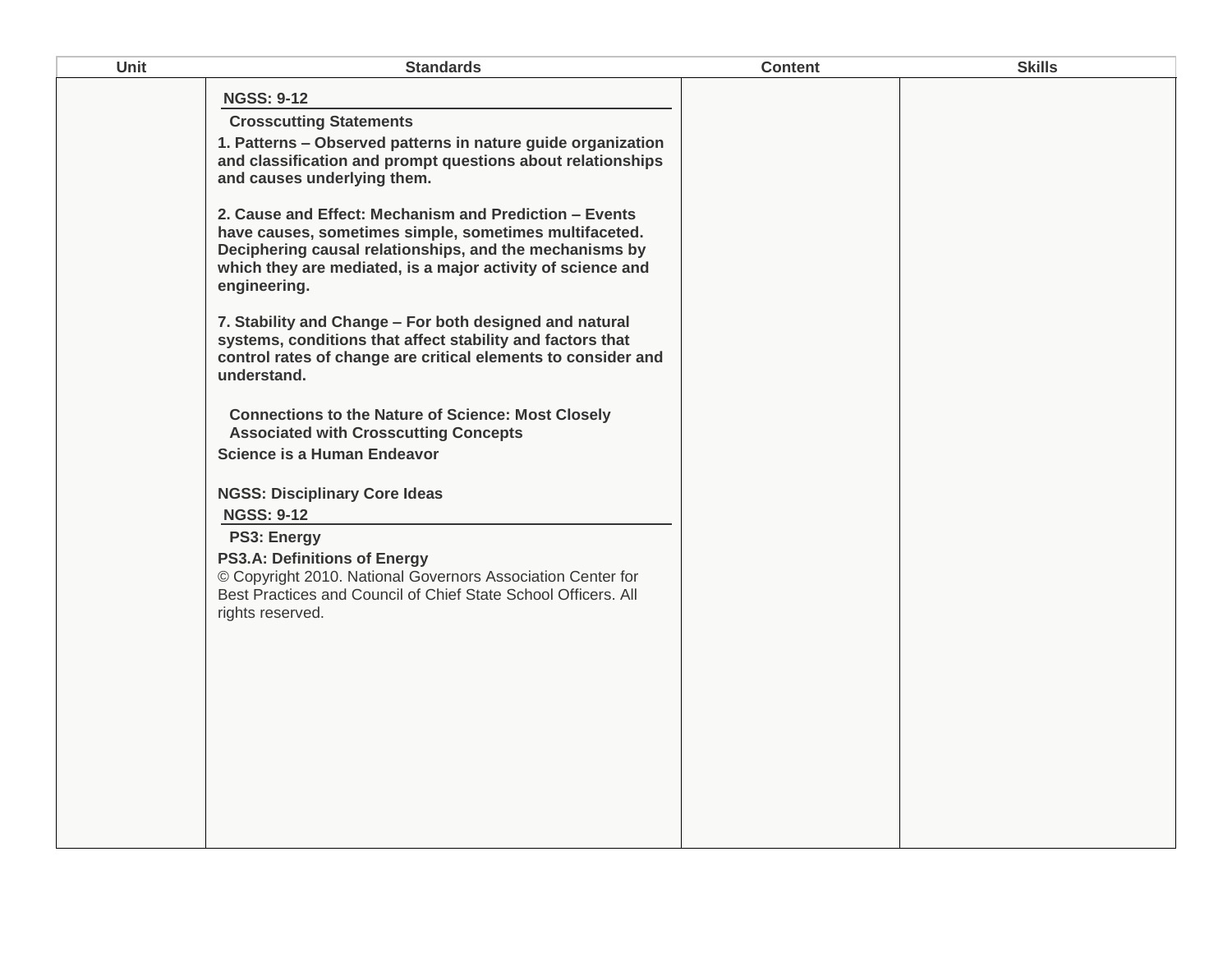| Unit          | <b>Standards</b>                                                                                                                                                                                                                                                                                                                                                                                                                                                                                                                                                      | <b>Content</b>                                               | <b>Skills</b>                                                                                                                                                                                                                                                                 |
|---------------|-----------------------------------------------------------------------------------------------------------------------------------------------------------------------------------------------------------------------------------------------------------------------------------------------------------------------------------------------------------------------------------------------------------------------------------------------------------------------------------------------------------------------------------------------------------------------|--------------------------------------------------------------|-------------------------------------------------------------------------------------------------------------------------------------------------------------------------------------------------------------------------------------------------------------------------------|
| <b>Forces</b> | <b>CCSS: Literacy in History/Social Studies, Science, &amp;</b><br><b>Technical Subjects 6-12</b><br>CCSS: Grades 11-12<br><b>Reading: Science &amp; Technical Subjects</b><br><b>Key Ideas and Details</b><br>1. Read closely to determine what the text says explicitly and<br>to make logical inferences from it; cite specific textual<br>evidence when writing or speaking to support conclusions<br>drawn from the text.<br>2. Determine central ideas or themes of a text and analyze<br>their development; summarize the key supporting details<br>and ideas. | Newton's Laws of<br>$\bullet$<br>motion<br>Forces and Motion | Students will be able to:<br>Recognize and state the<br>definition of a force<br>Differentiate between<br>$\bullet$<br>contact and field forces<br>Calculate the force on an<br>object using Newton's Laws<br>of motion<br>Construct force models of<br>real world situations |
|               | <b>Craft and Structure</b><br>4. Interpret words and phrases as they are used in a text,<br>including determining technical, connotative, and figurative<br>meanings, and analyze how specific word choices shape<br>meaning or tone.<br>Integration of Knowledge and Ideas<br>7. Integrate and evaluate content presented in diverse<br>formats and media, including visually and quantitatively, as<br>well as in words.<br>8. Delineate and evaluate the argument and specific claims                                                                              |                                                              |                                                                                                                                                                                                                                                                               |
|               | in a text, including the validity of the reasoning as well as<br>the relevance and sufficiency of the evidence.<br>9. Analyze how two or more texts address similar themes or<br>topics in order to build knowledge or to compare the<br>approaches the authors take.<br>Writing<br><b>Text Types and Purposes</b>                                                                                                                                                                                                                                                    |                                                              |                                                                                                                                                                                                                                                                               |
|               | 1. Write arguments to support claims in an analysis of<br>substantive topics or texts using valid reasoning and<br>relevant and sufficient evidence.<br>2. Write informative/explanatory texts to examine and<br>convey complex ideas and information clearly and<br>accurately through the effective selection, organization, and<br>analysis of content.<br><b>Production and Distribution of Writing</b><br>4. Produce clear and coherent writing in which the<br>development, organization, and style are appropriate to task,<br>purpose, and audience.          |                                                              |                                                                                                                                                                                                                                                                               |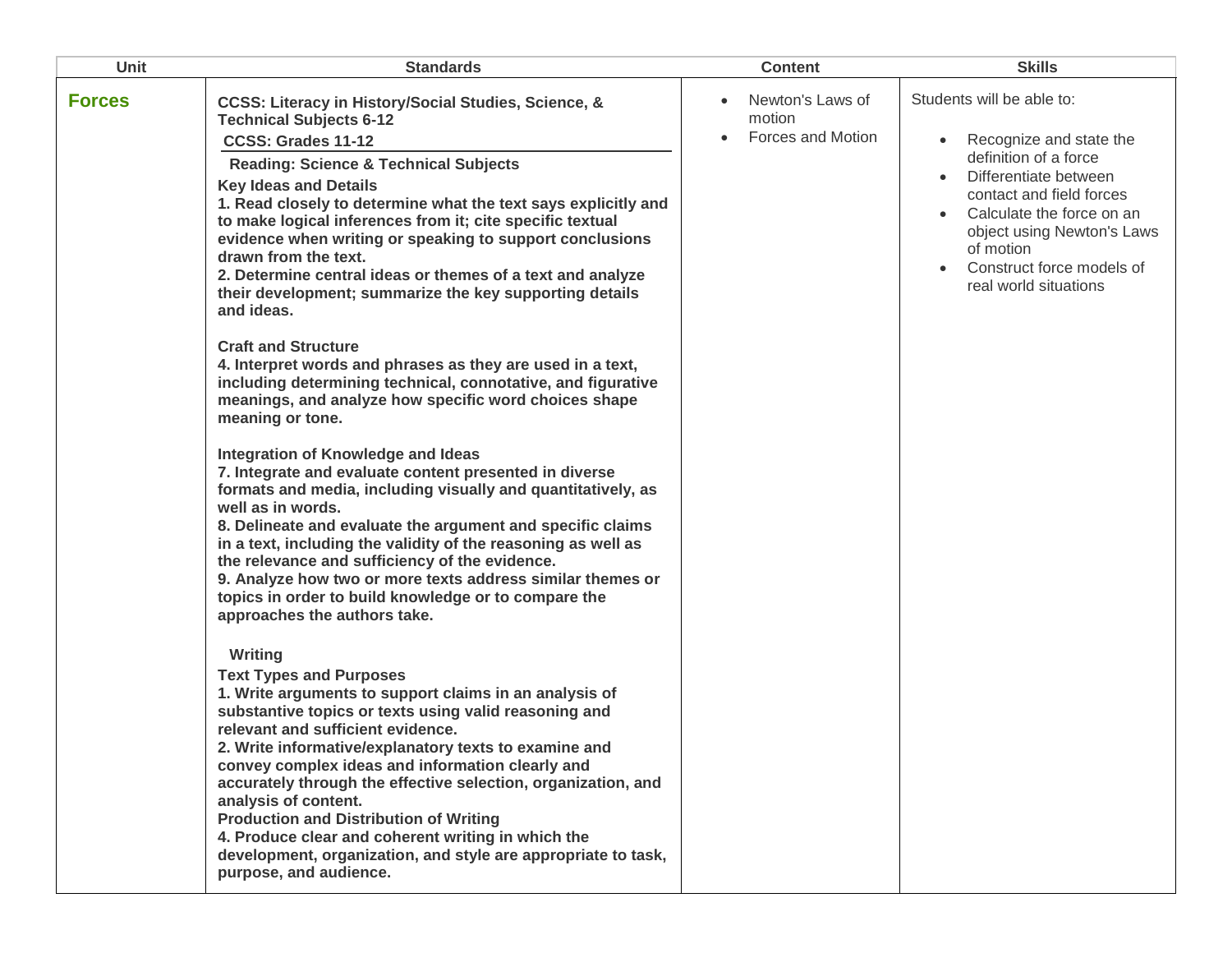| Unit | <b>Standards</b>                                                                                                          | <b>Content</b> | <b>Skills</b> |
|------|---------------------------------------------------------------------------------------------------------------------------|----------------|---------------|
|      | 6. Use technology, including the Internet, to produce and<br>publish writing and to interact and collaborate with others. |                |               |
|      | <b>CCSS: Mathematics</b>                                                                                                  |                |               |
|      | <b>CCSS: HS: Num/Quantity</b>                                                                                             |                |               |
|      | <b>Quantities</b>                                                                                                         |                |               |
|      | HSN-Q.A. Reason quantitatively and use units to solve<br>problems.                                                        |                |               |
|      | <b>Mathematical Practice</b>                                                                                              |                |               |
|      | <b>MP. The Standards for Mathematical Practice describe</b>                                                               |                |               |
|      | varieties of expertise that mathematics educators at all                                                                  |                |               |
|      | levels should seek to develop in their students.                                                                          |                |               |
|      | <b>CCSS: HS: Algebra</b>                                                                                                  |                |               |
|      | <b>Seeing Structure in Expressions</b>                                                                                    |                |               |
|      | HSA-SSE.A. Interpret the structure of expressions.                                                                        |                |               |
|      | HSA-SSE.B. Write expressions in equivalent forms to solve<br>problems.                                                    |                |               |
|      | <b>Creating Equations</b>                                                                                                 |                |               |
|      | HSA-CED.A. Create equations that describe numbers or                                                                      |                |               |
|      | relationships.                                                                                                            |                |               |
|      |                                                                                                                           |                |               |
|      | <b>Reasoning with Equations &amp; Inequalities</b><br>HSA-REI.A. Understand solving equations as a process of             |                |               |
|      | reasoning and explain the reasoning.                                                                                      |                |               |
|      | HSA-REI.B. Solve equations and inequalities in one variable.                                                              |                |               |
|      | HSA-REI.D. Represent and solve equations and inequalities                                                                 |                |               |
|      | graphically.<br><b>Mathematical Practice</b>                                                                              |                |               |
|      | <b>MP. The Standards for Mathematical Practice describe</b>                                                               |                |               |
|      | varieties of expertise that mathematics educators at all                                                                  |                |               |
|      | levels should seek to develop in their students.                                                                          |                |               |
|      | <b>CCSS: HS: Functions</b>                                                                                                |                |               |
|      |                                                                                                                           |                |               |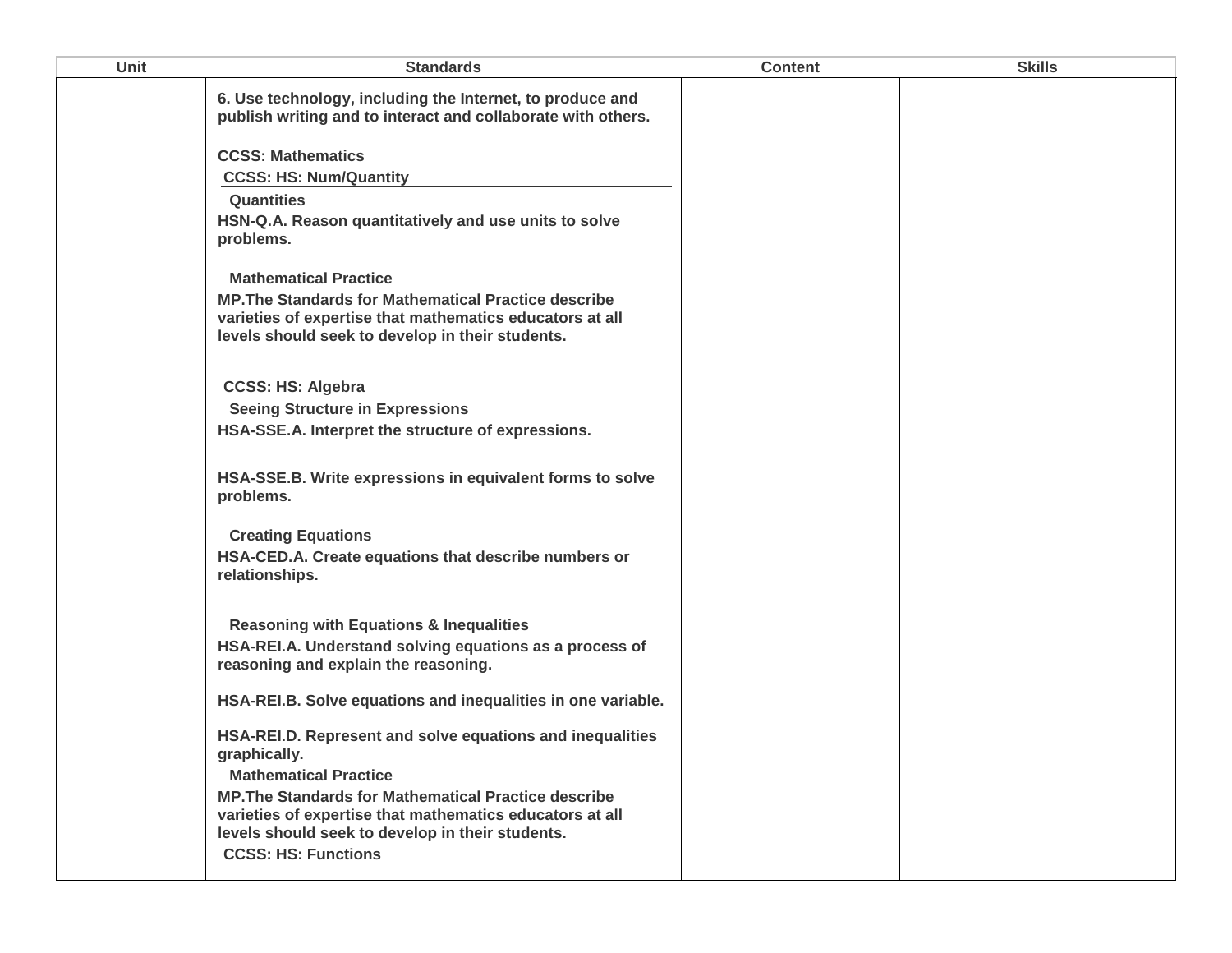| Unit | <b>Standards</b>                                                                                                                                                                                                                                                                                                                                                                                                                                                                                                                                                                    | <b>Content</b> | <b>Skills</b> |
|------|-------------------------------------------------------------------------------------------------------------------------------------------------------------------------------------------------------------------------------------------------------------------------------------------------------------------------------------------------------------------------------------------------------------------------------------------------------------------------------------------------------------------------------------------------------------------------------------|----------------|---------------|
|      | <b>Interpreting Functions</b><br>HSF-IF.B. Interpret functions that arise in applications in<br>terms of the context.                                                                                                                                                                                                                                                                                                                                                                                                                                                               |                |               |
|      | HSF-IF.C. Analyze functions using different representations.                                                                                                                                                                                                                                                                                                                                                                                                                                                                                                                        |                |               |
|      | <b>Building Functions</b><br>HSF-BF.A. Build a function that models a relationship<br>between two quantities.                                                                                                                                                                                                                                                                                                                                                                                                                                                                       |                |               |
|      | <b>Mathematical Practice</b><br><b>MP. The Standards for Mathematical Practice describe</b><br>varieties of expertise that mathematics educators at all<br>levels should seek to develop in their students.                                                                                                                                                                                                                                                                                                                                                                         |                |               |
|      | <b>NGSS: Science and Engineering Practices</b><br><b>NGSS: 9-12</b><br>Practice 1. Asking questions (for science) and defining<br>problems (for engineering)<br>Asking questions and defining problems in 9-12 builds on<br>K-8 experiences and progresses to formulating, refining,<br>and evaluating empirically testable questions and design<br>problems using models and simulations.                                                                                                                                                                                          |                |               |
|      | <b>Practice 2. Developing and using models</b><br>Modeling in 9-12 builds on K-8 experiences and progresses<br>to using, synthesizing, and developing models to predict<br>and show relationships among variables between systems<br>and their components in the natural and designed worlds.<br>Practice 3. Planning and carrying out investigations<br>Planning and carrying out investigations in 9-12 builds on K-<br>8 experiences and progresses to include investigations that<br>provide evidence for and test conceptual, mathematical,<br>physical, and empirical models. |                |               |
|      | Practice 4. Analyzing and interpreting data<br>Analyzing data in 9-12 builds on K-8 experiences and<br>progresses to introducing more detailed statistical analysis,                                                                                                                                                                                                                                                                                                                                                                                                                |                |               |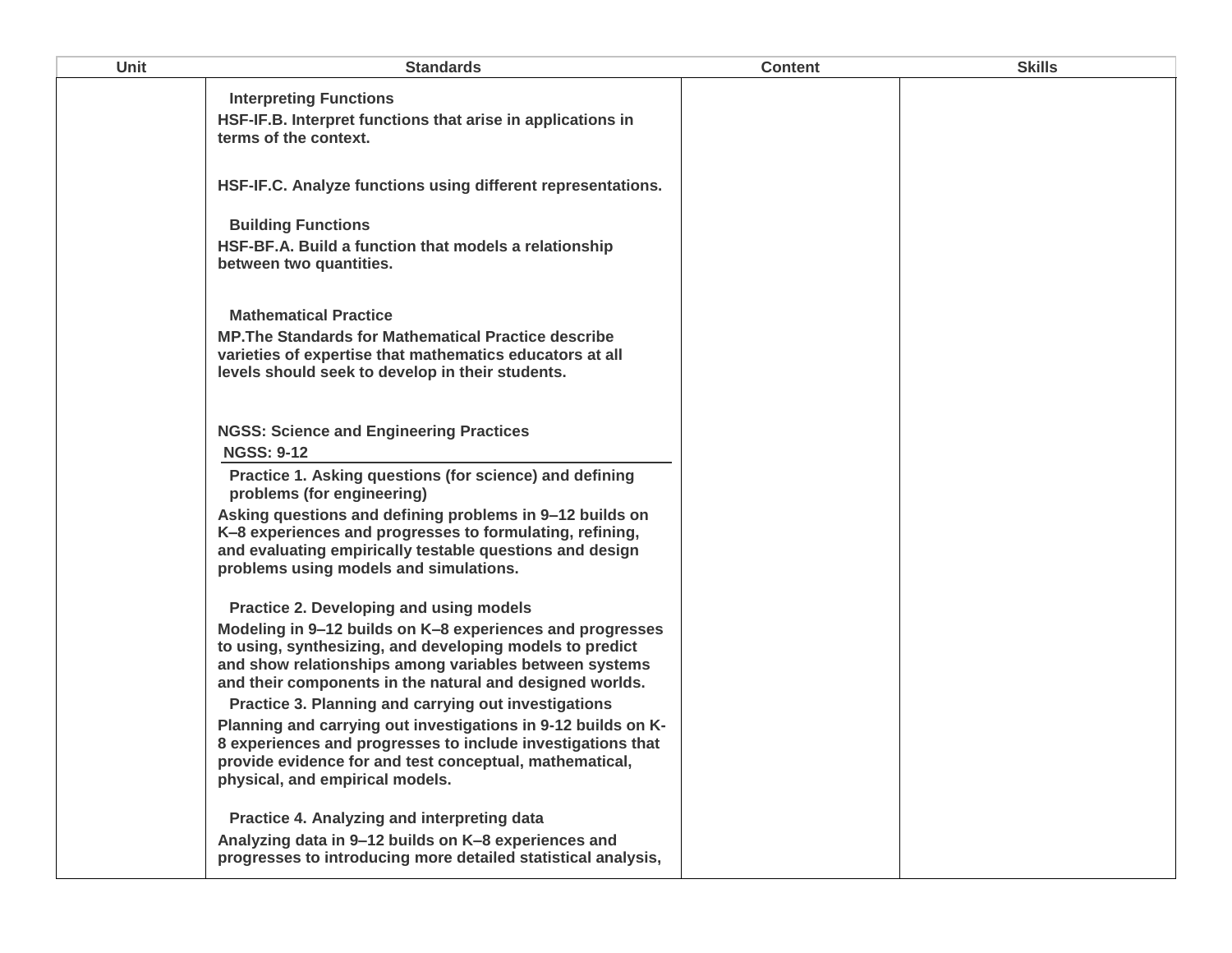| <b>Unit</b> | <b>Standards</b>                                                                                                                                                                                                                                                                                                                                                                                                                                                                                                                                                                                                                                                                                                                                                                                                                                                                                                                                                                                                                                                                                                                                                                                                                                                                                                                                                                                                | <b>Content</b> | <b>Skills</b> |
|-------------|-----------------------------------------------------------------------------------------------------------------------------------------------------------------------------------------------------------------------------------------------------------------------------------------------------------------------------------------------------------------------------------------------------------------------------------------------------------------------------------------------------------------------------------------------------------------------------------------------------------------------------------------------------------------------------------------------------------------------------------------------------------------------------------------------------------------------------------------------------------------------------------------------------------------------------------------------------------------------------------------------------------------------------------------------------------------------------------------------------------------------------------------------------------------------------------------------------------------------------------------------------------------------------------------------------------------------------------------------------------------------------------------------------------------|----------------|---------------|
|             | the comparison of data sets for consistency, and the use of<br>models to generate and analyze data.                                                                                                                                                                                                                                                                                                                                                                                                                                                                                                                                                                                                                                                                                                                                                                                                                                                                                                                                                                                                                                                                                                                                                                                                                                                                                                             |                |               |
|             | <b>Practice 5. Using mathematics and computational thinking</b><br>Mathematical and computational thinking in 9-12 builds on<br>K-8 experiences and progresses to using algebraic thinking<br>and analysis, a range of linear and nonlinear functions<br>including trigonometric functions, exponentials and<br>logarithms, and computational tools for statistical analysis<br>to analyze, represent, and model data. Simple computational<br>simulations are created and used based on mathematical<br>models of basic assumptions.<br>Practice 6. Constructing explanations (for science) and<br>designing solutions (for engineering)<br>Constructing explanations and designing solutions in 9-12<br>builds on K-8 experiences and progresses to explanations<br>and designs that are supported by multiple and independent<br>student-generated sources of evidence consistent with<br>scientific ideas, principles, and theories.<br>Practice 8. Obtaining, evaluating, and communicating<br>information<br>Obtaining, evaluating, and communicating information in 9-<br>12 builds on K-8 experiences and progresses to evaluating<br>the validity and reliability of the claims, methods, and<br>designs.<br><b>NGSS: Disciplinary Core Ideas</b><br><b>NGSS: 9-12</b><br>PS2: Motion and Stability: Forces and Interactions<br><b>PS2.A: Forces and Motion</b><br><b>PS2.B: Types of Interactions</b> |                |               |
|             | PS3: Energy<br>PS3.A: Definitions of Energy<br>© Copyright 2010. National Governors Association Center for<br>Best Practices and Council of Chief State School Officers. All<br>rights reserved.                                                                                                                                                                                                                                                                                                                                                                                                                                                                                                                                                                                                                                                                                                                                                                                                                                                                                                                                                                                                                                                                                                                                                                                                                |                |               |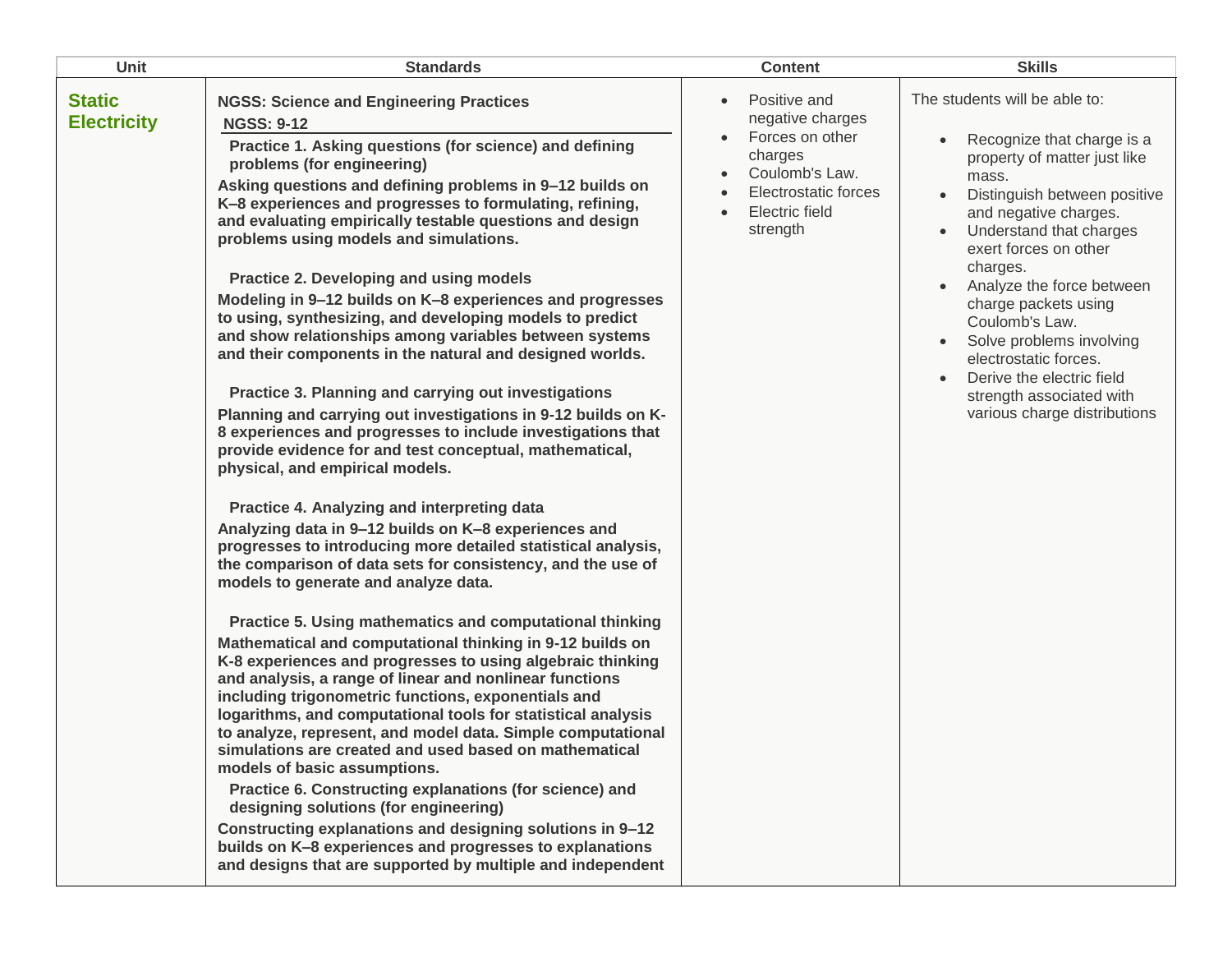| <b>Unit</b> | <b>Standards</b>                                                                                                                                                                                                                                                                                                                                                                                                 | <b>Content</b> | <b>Skills</b> |
|-------------|------------------------------------------------------------------------------------------------------------------------------------------------------------------------------------------------------------------------------------------------------------------------------------------------------------------------------------------------------------------------------------------------------------------|----------------|---------------|
|             | student-generated sources of evidence consistent with<br>scientific ideas, principles, and theories.                                                                                                                                                                                                                                                                                                             |                |               |
|             | Practice 8. Obtaining, evaluating, and communicating<br>information                                                                                                                                                                                                                                                                                                                                              |                |               |
|             | Obtaining, evaluating, and communicating information in 9-<br>12 builds on K-8 experiences and progresses to evaluating<br>the validity and reliability of the claims, methods, and<br>designs.                                                                                                                                                                                                                  |                |               |
|             | <b>NGSS: Crosscutting Concepts</b><br><b>NGSS: 9-12</b>                                                                                                                                                                                                                                                                                                                                                          |                |               |
|             | <b>Crosscutting Statements</b><br>2. Cause and Effect: Mechanism and Prediction – Events<br>have causes, sometimes simple, sometimes multifaceted.<br>Deciphering causal relationships, and the mechanisms by<br>which they are mediated, is a major activity of science and<br>engineering.<br>4. Systems and System Models - A system is an organized<br>group of related objects or components; models can be |                |               |
|             | used for understanding and predicting the behavior of<br>systems.                                                                                                                                                                                                                                                                                                                                                |                |               |
|             | 5. Energy and Matter: Flows, Cycles, and Conservation -<br>Tracking energy and matter flows, into, out of, and within<br>systems helps one understand their system's behavior.                                                                                                                                                                                                                                   |                |               |
|             | <b>NGSS: Disciplinary Core Ideas</b><br><b>NGSS: 9-12</b>                                                                                                                                                                                                                                                                                                                                                        |                |               |
|             | PS2: Motion and Stability: Forces and Interactions<br><b>PS2.A: Forces and Motion</b><br><b>PS2.B: Types of Interactions</b><br>PS2.C: Stability and Instability in Physical Systems<br>© Copyright 2013 Achieve, Inc. All rights reserved.<br>Access the interactive version of the NGSS here                                                                                                                   |                |               |
|             |                                                                                                                                                                                                                                                                                                                                                                                                                  |                |               |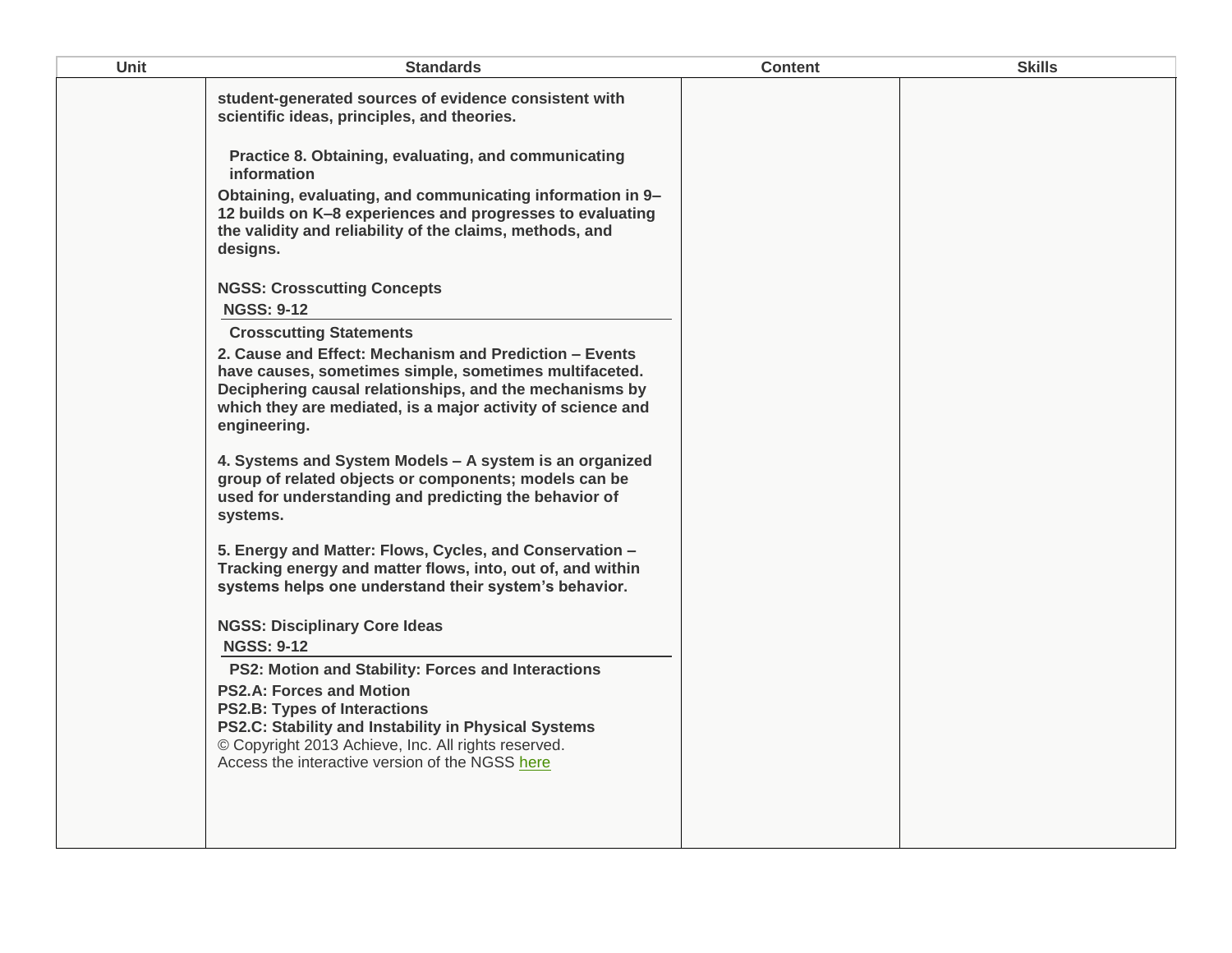| <b>Unit</b>                                        | <b>Standards</b>                                                                                                                                                                                                                                                                                                                                                                                                                                                                                                                                                                                                                                                                                                                                                                                                                                                                                                                                                                                                                                                                                                                                                                                                                                                                                                                                                                                                                                                                                                                                                                                                                                                                                                                                                                                                                                                                                                          | <b>Content</b>                                                                                                                                                                                                                                                  | <b>Skills</b>                                                                                                                                                                                                                                                                                                                                                                                                                                                                                                                                                                                                                                                                                                                                                                              |
|----------------------------------------------------|---------------------------------------------------------------------------------------------------------------------------------------------------------------------------------------------------------------------------------------------------------------------------------------------------------------------------------------------------------------------------------------------------------------------------------------------------------------------------------------------------------------------------------------------------------------------------------------------------------------------------------------------------------------------------------------------------------------------------------------------------------------------------------------------------------------------------------------------------------------------------------------------------------------------------------------------------------------------------------------------------------------------------------------------------------------------------------------------------------------------------------------------------------------------------------------------------------------------------------------------------------------------------------------------------------------------------------------------------------------------------------------------------------------------------------------------------------------------------------------------------------------------------------------------------------------------------------------------------------------------------------------------------------------------------------------------------------------------------------------------------------------------------------------------------------------------------------------------------------------------------------------------------------------------------|-----------------------------------------------------------------------------------------------------------------------------------------------------------------------------------------------------------------------------------------------------------------|--------------------------------------------------------------------------------------------------------------------------------------------------------------------------------------------------------------------------------------------------------------------------------------------------------------------------------------------------------------------------------------------------------------------------------------------------------------------------------------------------------------------------------------------------------------------------------------------------------------------------------------------------------------------------------------------------------------------------------------------------------------------------------------------|
| <b>Current</b><br><b>Electricity</b><br>(Circuits) | <b>NGSS: Science and Engineering Practices</b><br><b>NGSS: 9-12</b><br>Practice 3. Planning and carrying out investigations<br>Planning and carrying out investigations in 9-12 builds on K-<br>8 experiences and progresses to include investigations that<br>provide evidence for and test conceptual, mathematical,<br>physical, and empirical models.<br>Practice 4. Analyzing and interpreting data<br>Analyzing data in 9-12 builds on K-8 experiences and<br>progresses to introducing more detailed statistical analysis,<br>the comparison of data sets for consistency, and the use of<br>models to generate and analyze data.<br><b>Practice 5. Using mathematics and computational thinking</b><br>Mathematical and computational thinking in 9-12 builds on<br>K-8 experiences and progresses to using algebraic thinking<br>and analysis, a range of linear and nonlinear functions<br>including trigonometric functions, exponentials and<br>logarithms, and computational tools for statistical analysis<br>to analyze, represent, and model data. Simple computational<br>simulations are created and used based on mathematical<br>models of basic assumptions.<br>Practice 6. Constructing explanations (for science) and<br>designing solutions (for engineering)<br>Constructing explanations and designing solutions in 9-12<br>builds on K-8 experiences and progresses to explanations<br>and designs that are supported by multiple and independent<br>student-generated sources of evidence consistent with<br>scientific ideas, principles, and theories.<br>Practice 8. Obtaining, evaluating, and communicating<br>information<br>Obtaining, evaluating, and communicating information in 9-<br>12 builds on K-8 experiences and progresses to evaluating<br>the validity and reliability of the claims, methods, and<br>designs.<br><b>NGSS: Crosscutting Concepts</b><br><b>NGSS: 9-12</b> | Currents<br>$\bullet$<br>Positive and<br>negative charge<br>flow<br>Closed circuit<br>$\bullet$<br>Ohm's law<br>$\bullet$<br>Voltage, current<br>and resistance<br>Series and parallel<br>$\bullet$<br>resistive circuits<br>Energy storage<br>using capacitors | The students will be able to:<br>Recognize that current is<br>the flow of positive charge.<br>Distinguish between current<br>and negative charge flow.<br>Demonstrate understanding<br>of the concept of closed<br>circuit.<br>Understand that current flow<br>requires a source of<br>potential difference (battery,<br>power supply, or generator).<br>Analyze the relationship<br>between voltage (potential<br>difference), current and<br>resistance using Ohm's law.<br>solve problems involving<br>voltage, current and<br>resistance.<br>Employ techniques for<br>analysis of series and<br>parallel resistive circuits.<br>Analyze problems of energy<br>$\bullet$<br>storage using capacitors.<br>Employ techniques for<br>analysis of series and<br>parallel reactive circuits. |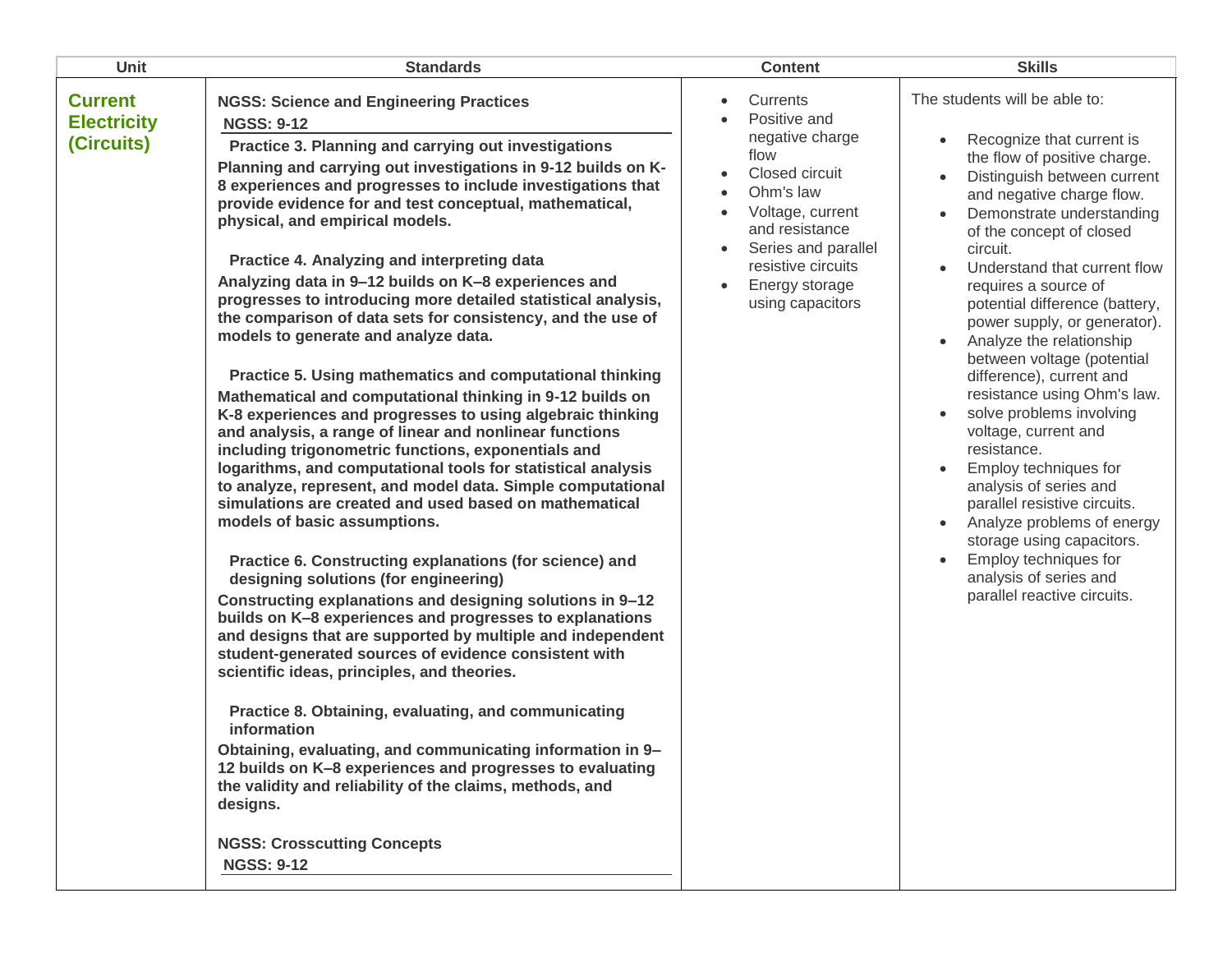| <b>Unit</b> | <b>Standards</b>                                                                                                                                                                                                                                                                             | <b>Content</b> | <b>Skills</b> |
|-------------|----------------------------------------------------------------------------------------------------------------------------------------------------------------------------------------------------------------------------------------------------------------------------------------------|----------------|---------------|
|             | <b>Crosscutting Statements</b><br>2. Cause and Effect: Mechanism and Prediction - Events<br>have causes, sometimes simple, sometimes multifaceted.<br>Deciphering causal relationships, and the mechanisms by<br>which they are mediated, is a major activity of science and<br>engineering. |                |               |
|             | 4. Systems and System Models - A system is an organized<br>group of related objects or components; models can be<br>used for understanding and predicting the behavior of<br>systems.                                                                                                        |                |               |
|             | 5. Energy and Matter: Flows, Cycles, and Conservation -<br>Tracking energy and matter flows, into, out of, and within<br>systems helps one understand their system's behavior.                                                                                                               |                |               |
|             | 7. Stability and Change - For both designed and natural<br>systems, conditions that affect stability and factors that<br>control rates of change are critical elements to consider and<br>understand.                                                                                        |                |               |
|             | <b>Connections to the Nature of Science: Most Closely</b><br><b>Associated with Crosscutting Concepts</b><br>Science is a Human Endeavor                                                                                                                                                     |                |               |
|             | <b>NGSS: Disciplinary Core Ideas</b><br><b>NGSS: 9-12</b><br>PS2: Motion and Stability: Forces and Interactions<br><b>PS2.B: Types of Interactions</b><br>PS2.C: Stability and Instability in Physical Systems                                                                               |                |               |
|             | PS3: Energy<br>PS3.B: Conservation of Energy and Energy Transfer<br>PS3.C: Relationship Between Energy and Forces<br>© Copyright 2013 Achieve, Inc. All rights reserved.<br>Access the interactive version of the NGSS here                                                                  |                |               |